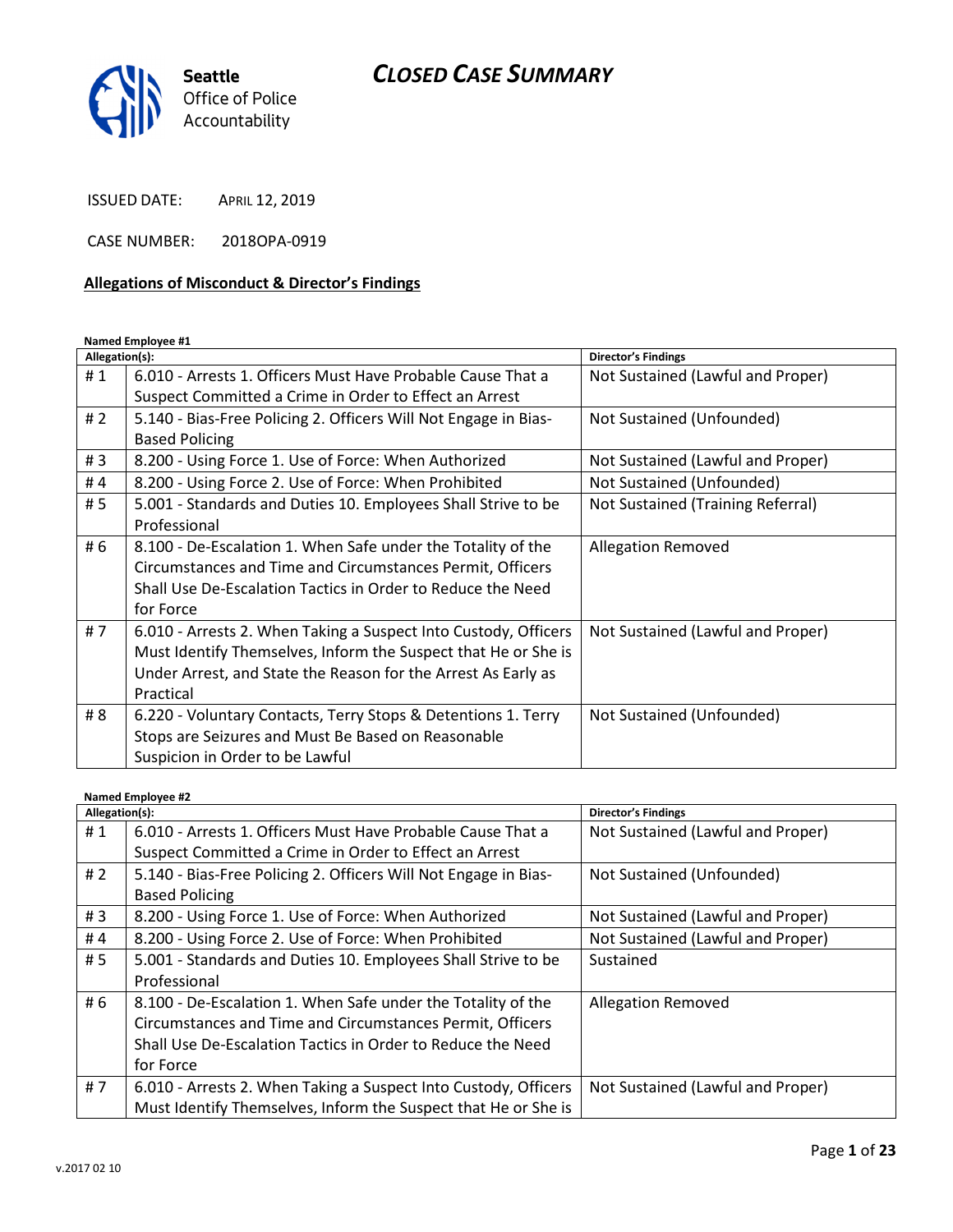

OPA CASE NUMBER: 2018OPA-0919

|                           | Under Arrest, and State the Reason for the Arrest As Early as<br>Practical                                                                             |                           |
|---------------------------|--------------------------------------------------------------------------------------------------------------------------------------------------------|---------------------------|
| #8                        | 6.220 - Voluntary Contacts, Terry Stops & Detentions 1. Terry<br>Stops are Seizures and Must Be Based on Reasonable<br>Suspicion in Order to be Lawful | Not Sustained (Unfounded) |
| <b>Imposed Discipline</b> |                                                                                                                                                        |                           |
|                           | <b>Oral Reprimand</b>                                                                                                                                  |                           |

#### Named Employee #3

| Allegation(s): |                                                                 | <b>Director's Findings</b> |
|----------------|-----------------------------------------------------------------|----------------------------|
| #1             | 5.140 - Bias-Free Policing 2. Officers Will Not Engage in Bias- | Not Sustained (Unfounded)  |
|                | <b>Based Policing</b>                                           |                            |

#### Named Employee #4

| Allegation(s): |                                                              | <b>Director's Findings</b>        |
|----------------|--------------------------------------------------------------|-----------------------------------|
| #1             | 11.020 - Transportation of Detainees 1. Employees Will Take  | Not Sustained (Lawful and Proper) |
|                | Reasonable Steps to Ensure the Safety of a Detainee in Their |                                   |
|                | Custody and for the Safekeeping of Detainee's Property       |                                   |

#### Named Employee #5

| Allegation(s): |                                                               | <b>Director's Findings</b>        |
|----------------|---------------------------------------------------------------|-----------------------------------|
| #1             | 6.010 - Arrests 5. Sergeants Must Screen All Arrests Prior to | Not Sustained (Lawful and Proper) |
|                | <b>Booking or Release</b>                                     |                                   |
| #2             | 5.002 - Responsibilities of Employees Concerning Alleged      | Not Sustained (Lawful and Proper) |
|                | Policy Violations 5. Supervisors Will Investigate or Refer    |                                   |
|                | Allegations of Policy Violations Depending on the Severity of |                                   |
|                | the Violation                                                 |                                   |

#### Named Employee #6

| Allegation(s):            |                                                             | <b>Director's Findings</b> |
|---------------------------|-------------------------------------------------------------|----------------------------|
| #1                        | 13.030 - Emergency Vehicle Operations 2. Officers May Drive | Sustained                  |
|                           | in an Emergency Response Only When the Need Outweighs       |                            |
|                           | the Risk                                                    |                            |
| <b>Imposed Discipline</b> |                                                             |                            |
| <b>Oral Reprimand</b>     |                                                             |                            |

#### Named Employee #7 Allegation(s): Director's Findings # 1 | 5.001 - Standards and Duties 10. Employees Shall Strive to be Professional Allegation Removed

### This Closed Case Summary (CCS) represents the opinion of the OPA Director regarding the misconduct alleged and therefore sections are written in the first person.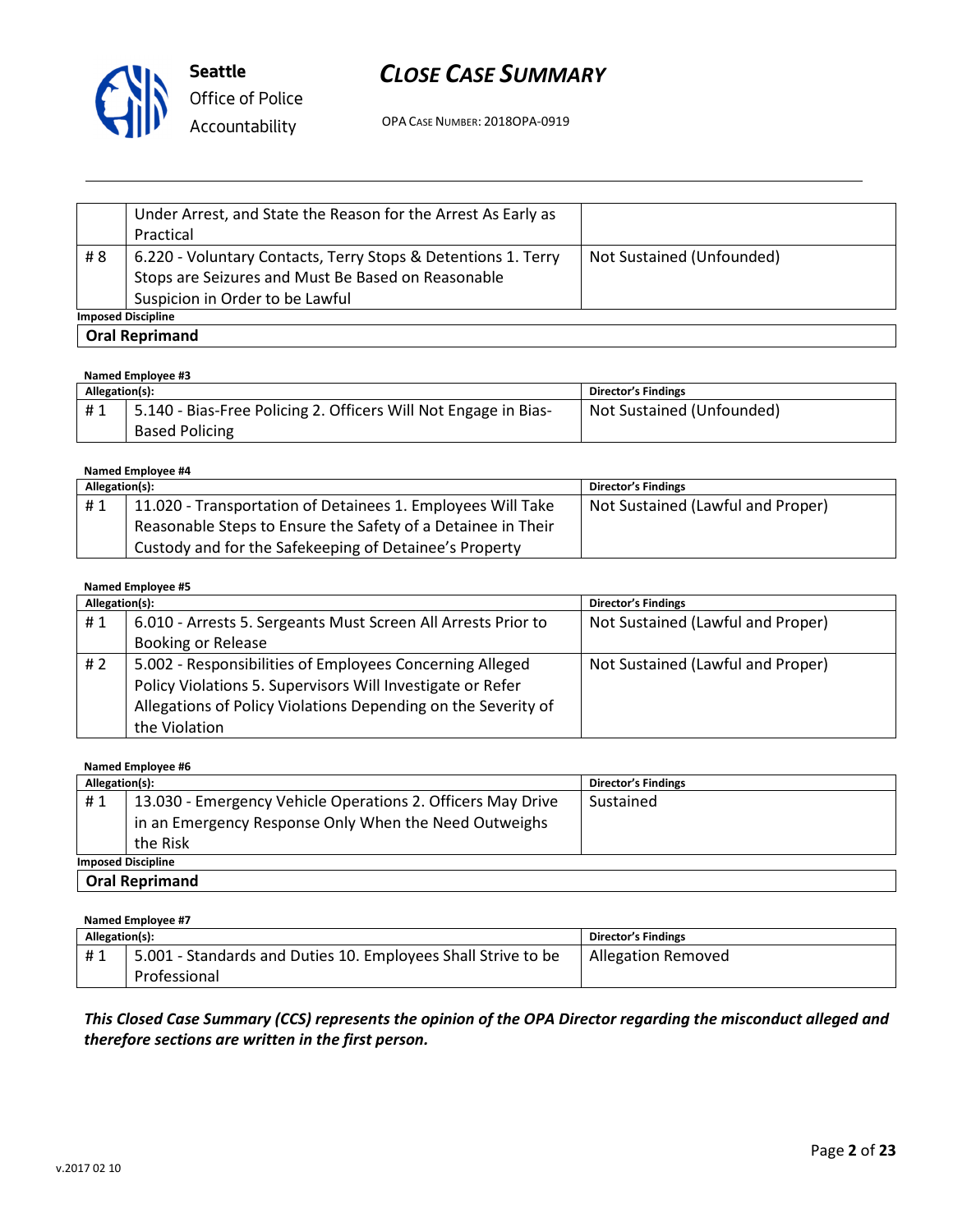OPA CASE NUMBER: 2018OPA-0919

#### EXECUTIVE SUMMARY:

Seattle

Office of Police Accountability

This incident stemmed from a traffic stop for speeding that eventually led to two arrests. The driver was arrested for DUI and the passenger, the Complainant, was arrested for obstruction. The Complainant alleged that the Named Employees stopped the driver because he is Black. It was further alleged that the Named Employees engaged in a number of policy violations when they pulled the Complainant from a vehicle and arrested her. Specifically, it was alleged that the Named Employees: lacked probable cause to arrest the Complainant; failed to inform the Complainant that she was under arrest as early as practical; failed to de-escalate prior to using force; used excessive force; used unnecessary force; acted unprofessionally; failed to ensure the safety of a detainee during transport; and unnecessarily drove with increased risk when transporting a detainee. Lastly, it was alleged that the Named Employee #5, the Named Employees' Sergeant, failed to properly screen the arrests and investigate the allegations associated with the other Named Employees.

#### SUMMARY OF INVESTIGATION:

This investigation ensued after it was referred to OPA by an SPD Lieutenant following his review of the underlying incident. During that review, the Lieutenant identified multiple issues, which were investigated by OPA and are discussed below.

#### A. The Incident

#### General Offense Report Summary

Named Employee #3 (NE#3) initiated a traffic stop after viewing an SUV passing by him at a high rate of speed. Named Employee #1 (NE#1), Named Employee #2 (NE#2), and Named Employee #4 (NE#4) followed behind to assist in the traffic stop. After the driver failed to promptly pull over, NE#3 and NE#1 went over their public-address systems to inform the driver to stop his vehicle and for the occupants to place their hands on the dashboard.

NE#3 noted in his report that, after approaching the SUV, he immediately smelled "the odor of intoxicants" on the driver. NE#3 also reported that the passenger, the Complainant, was belligerent and verbally acting out in response to the traffic stop, thus causing the driver to divert his attention from NE#3. NE#3 noted that the Complainant was told multiple times to be quiet and was warned that if she continued to impede NE#3's traffic stop investigation, she could be arrested for obstruction. Per NE#3's report, he ordered the driver to exit the SUV and to relocate to the front bumper of his patrol vehicle for officer safety reasons and to begin a DUI investigation. NE#3 also noted that prior to moving away from the SUV with the driver, NE#3 informed the Complainant to remain in the SUV. He further told her that, if she decided to get out, she would have to leave the area.

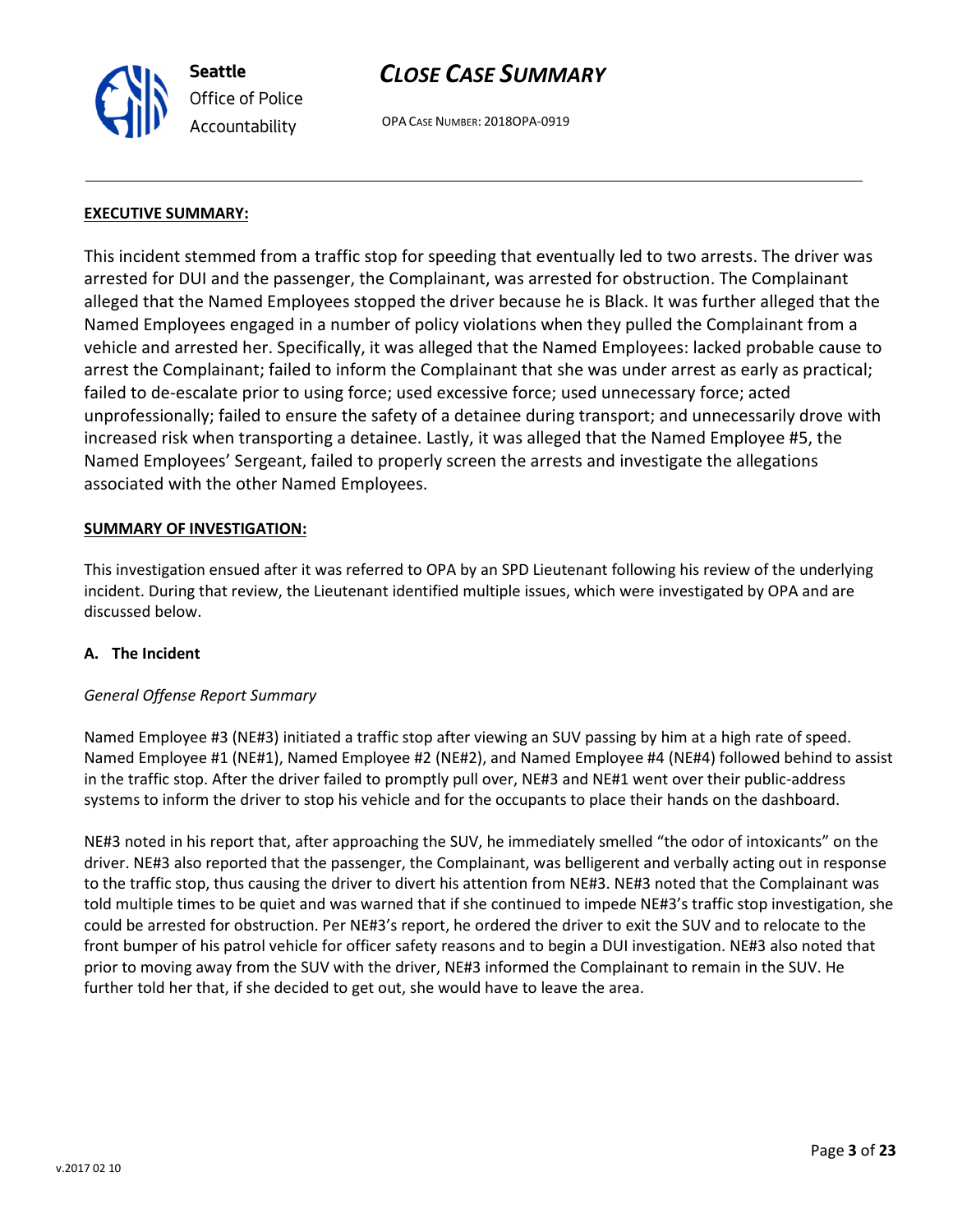

# Office of Police Accountability

# CLOSE CASE SUMMARY

OPA CASE NUMBER: 2018OPA-0919

NE#3 reported, that while in his patrol vehicle investigating the DUI, he saw the Complainant moving around inside the SUV. He further documented that NE#1 informed him that she had moved to the driver's seat and locked the doors. NE#3 also reported seeing the Complainant briefly exit and re-enter the vehicle two times before NE#1 and NE#2 ordered her to exit the SUV. After she failed to comply, NE#3 reported that he observed NE#1 pull on the driver's door of the SUV to open it, but saw the Complainant was pulling the door closed from inside the SUV. NE#3 also reported that NE#1 and NE#2 extracted the Complainant from the SUV and placed her under arrest for obstruction because her actions were hindering the traffic stop. NE#3 reported that NE#1 and NE#2 further took this action because the Complainant refused to cease acting in a belligerent manner and did not leave the area.

NE#3 reported that the Complainant was combative after she was removed from the SUV, and that NE#1 and NE#2 took her to the ground to gain control of her. NE#3 wrote that, while on the ground, the Complainant resisted being placed into handcuffs, and that he assisted the other officers in taking her into custody. After the Complainant refused to walk on her own to the patrol vehicle, she was carried there by NE#1, NE#2, NE#4, Named Employee #6 (NE#6), and another unnamed officer. NE#3 noted that the Complainant kicked NE#6 multiple times during the process of taking her into custody. NE#3 wrote that once inside the patrol vehicle used to transport the Complainant, she damaged the interior door by kicking it. A Sergeant screened the Complainant's arrest and an officer from SPD's DUI squad responded to the scene to complete the DUI investigation of the driver. Named Employee #5 (NE#5) was the Sergeant who later screened the DUI arrest.

### In-Car and Body Worn Video

The following is a summary of details that OPA identified in its review of the In-Car Video (ICV) and Body Worn Video (BWV).

After NE#3 approached the SUV, he and another officer gave additional orders to the occupants to keep their hands on the dashboard. The Complainant responded by yelling that her hands were on the dashboard. NE#3 responded by telling her to do so again and warned that if she did not, she would be asked to exit the SUV. NE#3 then introduced himself and began to conduct the traffic stop. After asking the driver for his registration and license, the Complainant started asking NE#3: "Are we allowed…" Even though the tone of the Complainant's voice was not aggressive or raised, NE#3 responded: "keep your mouth shut." NE#1 then warned the Complainant that if she impeded NE#3's investigation that she would be removed from her car and arrested for obstruction. NE#3 attempted to keep the driver focused on getting his license and registration, but he ultimately decided to have him exit the car and continue his investigation at his patrol vehicle, which was approximately a car length behind the SUV. After the driver was back at NE#3's vehicle, NE#3 had NE#4 stay with the driver, while NE#3 entered his patrol vehicle to obtain information concerning the driver and the SUV. During that period, NE#3 learned, among other things, that the Complainant was the registered owner of the SUV and that she had a couple warnings of assault on officers on her record. NE#3 called that information out over the radio.

In the meantime, NE#1 and NE#2 stood by the SUV and began engaging in a back-and-forth communication with the Complainant. Examples of the ongoing communication between NE#1, NE#2, and the Complainant are listed below: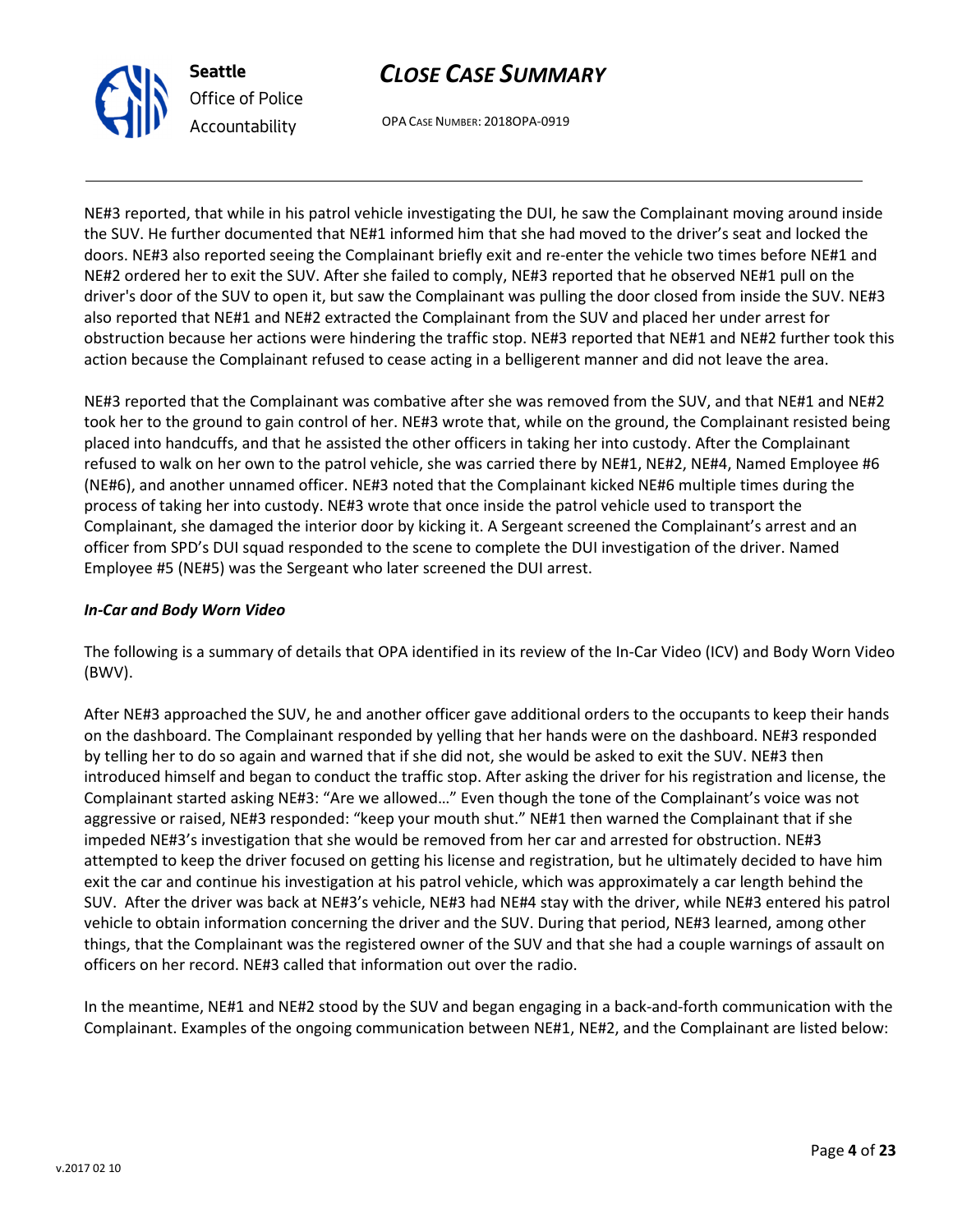

OPA CASE NUMBER: 2018OPA-0919

#### NE#1 – BWV (approximate video time stamp)

- 03:30: NE#1 says to the Complainant "If you keep impeding our investigation, I'm going to take you out of the car and place you under arrest, so you need to shush." The Complainant asks what she would be arrested for and NE#1 tells her that he already told her, "Obstruction." The Complainant followed by telling him he should look at RCW, but is cut off by NE#1 who states, "RCW, you should be quiet." The Complainant persists and suggests he look at the RCW. NE#1 holds up his finger and "shushed" her and tells her this is not how to conduct herself in a traffic stop, and that she should be quiet.
- 05:13: NE#1 states, "Just relax OK? Why are you acting like that? Tone it down. Cause you are out of control. You're out of control." The Complainant tells NE#1, "He is a black man driving"' and it is a bunch of white people stopping him. NE#1 responds, 'So you're saying we stopped him because he is black.' The Complainant responds, "Absolutely." NE#1 told her that he will have a supervisor come out. She said she wasn't asking for a supervisor. NE#1 tells her, "We're going to take you out of the car, OK? Why don't you get out of the car? This isn't your car. We're going to have a sergeant come out. This isn't your car. You're out of control." (laughs)
- 06:00: NE#1 repeats that it isn't her car and a supervisor is coming out. The Complainant tells NE#1, "It is" and calls him a "fucking rookie."
- 06:37: NE#1 tells NE#2 that he thinks they need to get her out of the car, but that it was going to turn into something. Several civilians are watching from the sidewalk.
- 08:16: NE#1 responds to the Complainant's allegation of "confirmation bias" by telling her she was "acting like a child." He then asks, "How old are you?" NE#1 tells the driver who was sitting on NE#3's patrol vehicle, "We're not egging her on," and that "she's out of control." NE#1 adds that, "There's no egging on."
- 09:32: NE#1 tells NE#2 not to talk to the Complainant anymore. The Complainant responds with profanity toward NE#1.
- 12:35: NE#1 discusses with NE#3 that the Complainant locked herself inside the car, the possibility of an arrest, the possibility of her driving off, the possibility of breaking out the windows, and of obtaining a spike strip.
- 14:29: NE#1 tells NE#2, 'I think we're to the point where we...' NE#2 responds, 'Yeah."

#### NE#2 – BWV (approximate time stamp)

- 03:26: NE#2 says, "All right, you don't need to cop an attitude."
- 04:25: NE#2 whispers to NE#3, "She's got… (unintelligible)" The Complainant interjects, "I got what?" NE#2 responds, "I wasn't talking to you. What is your deal? What's your problem?"
- 05:38: NE#2 says to the Complainant, "Just to let you know, you're being audio and video recorded." The Complainant displays her middle finger at NE#2. NE#2 responds, "Middle finger. Awesome. Great way to act like an adult." The Complainant turns toward him and argues, "Great way to make your parents proud." NE#2 responds, "I am. Would your parents be proud of how you are acting?" He repeats, "Would your parents be proud of how you are acting?" NE#2 tells the Complainant not to reach down while appearing to keep his flashlight focused on the Complainant's face.
- 08:06: An argument about why NE#2 is flashing his light at her. NE#2 says, "I'm trying to calm you down. That's a technique." She responds that he wasn't going to calm her down. NE#2 shines his flashlight into the vehicle as the Complainant removes her jacket. The Complainant yells that NE#2 didn't have a warrant to look in the vehicle. The Complainant yells that he was trying to make himself look better by speaking calmly. NE#2 tells her, "I get that you're high or drunk or something." The Complainant responds about that being his assumption and evidence of "confirmation bias."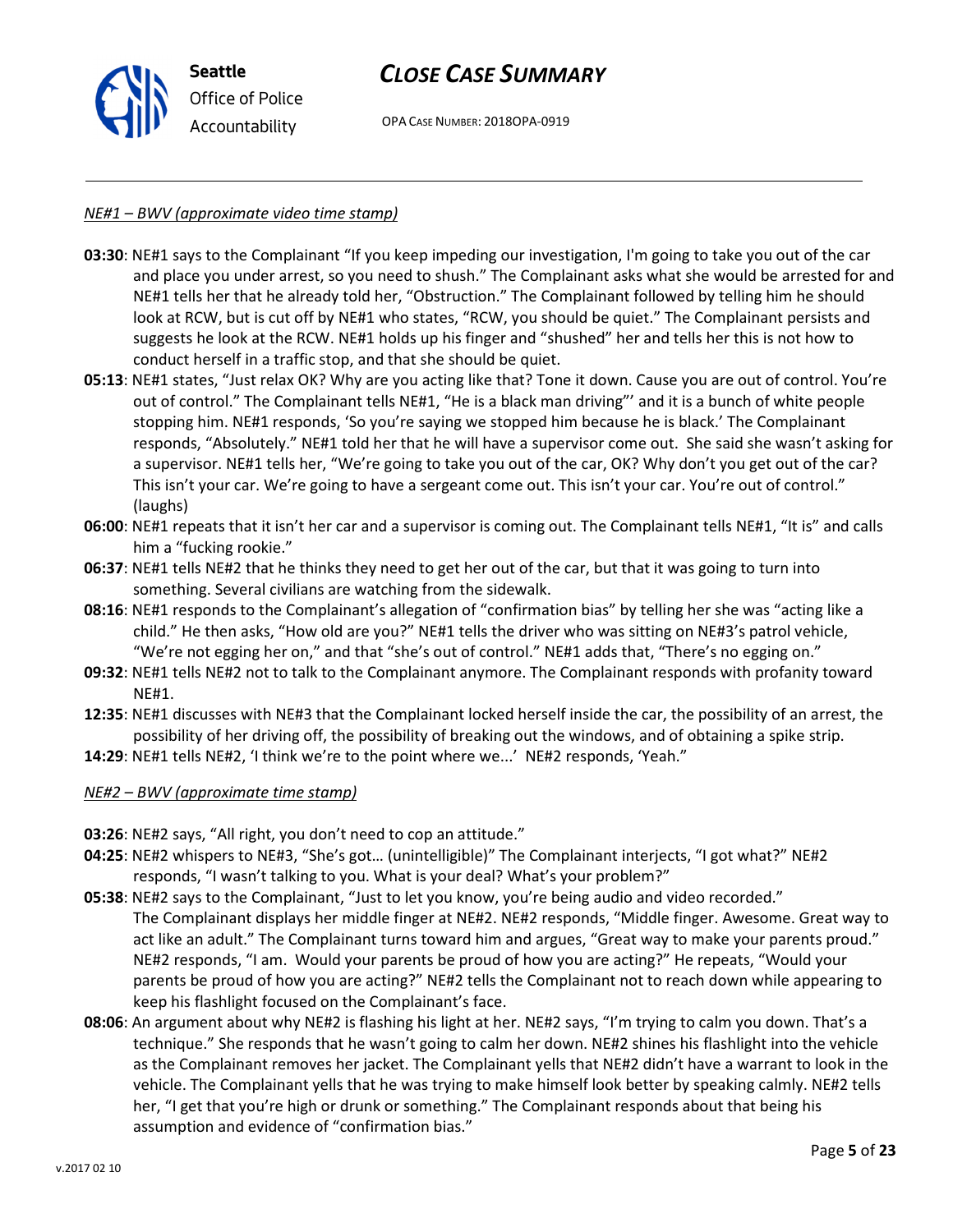



- 10:35: NE#2 tells the Complainant, "I can talk all I want ma'am. I can talk. You can talk. We all can talk. Sure, he's my fuck buddy. Sure, he's my fuck buddy. You got me. You got me real good. Are you cold ma'am. Why are you shaking? She's got me on video. I'm done. I'm done. You're shaking. I can see your hands shaking. (flashlight still on her face)
- 12:00: NE#2 states out loud and in response to a racial slur and other things she says about another officer, "Ah, she called you a chink. She says you eat dogs. That's racist. That's weird. She's talking about confirmation bias that we're racist, yet she was blatantly bias."

At an early point in NE#1, NE#2, and the Complainant's back-and-forth, the Complainant alleged that it appeared that the driver was stopped by the officers because the driver is Black. As time progressed, NE#1 walked over to NE#3, who was still inside his patrol vehicle, and discussed his concern that the Complainant had rolled up the SUV's windows and locked herself in. During that discussion, the Complainant could be seen climbing over the center console from the passenger's seat and into the driver's seat. NE#3 reacted to what took place and expressed his concern to NE#1 that the Complainant might drive off. NE#1 quickly returned to the vicinity of the SUV and talked to NE#2 and NE#4 about getting a tool out of the back of one of their patrol vehicle to potentially break out the car windows. The Complainant then opened the driver's side door of the SUV and asked the driver about what was taking place. Within minutes thereafter, the Complainant briefly exited the car twice. Each time, the Complainant remained within the opening of the driver's door and promptly retreated inside the SUV as NE#1 and NE#2 moved in her direction. At that point, NE#3 was still inside of his patrol vehicle and was using his MDT. NE#3 appeared to be waiting for an officer from the DUI unit to arrive to process the driver. After the Complainant exited the SUV again, she looked down at her cellphone and yelled back to the driver: "What's going on?" The driver responded by telling her that he does not know. Of note and just moments earlier, the driver expressed his belief to NE#4 that NE#1 and NE#2 appeared to be "egging on" the Complainant. The driver also noted that someone just needed to calm the Complainant down.

Following the Complainant's last exit from the vehicle, NE#1 told NE#2 that he believed they were "at that point." They then both converged on the driver's side door of the SUV. The Complainant, who appeared to see what was about to happen, retreated back into the SUV and yelled: "Get the fuck away from me." NE#1 grabbed the door and used one of his legs as leverage to pull the door from the Complainant's control and to open it. Just prior to and while that took place, NE#1 and NE#2 ordered the Complainant to exit the vehicle. NE#1 then took the Complainant out of the SUV in a standing position and ordered her to place her hands behind her back. NE#2 immediately assisted in the process of getting her handcuffed. The Complainant responded by yelling questions about why they were taking this action. Named Employee #5 (NE#5), who was the other Named Employees' Sergeant, approached NE#1 and NE#2 as they removed the Complainant from the SUV. NE#1 told the Complainant to stop resisting and told her that, if she did not, she would be taken to the ground. NE#5 turned away from this activity and moved to the front of NE#3's vehicle where the driver was standing with NE#4. The driver began to move in the direction of the Complainant but was stopped verbally by NE#4 and NE#5.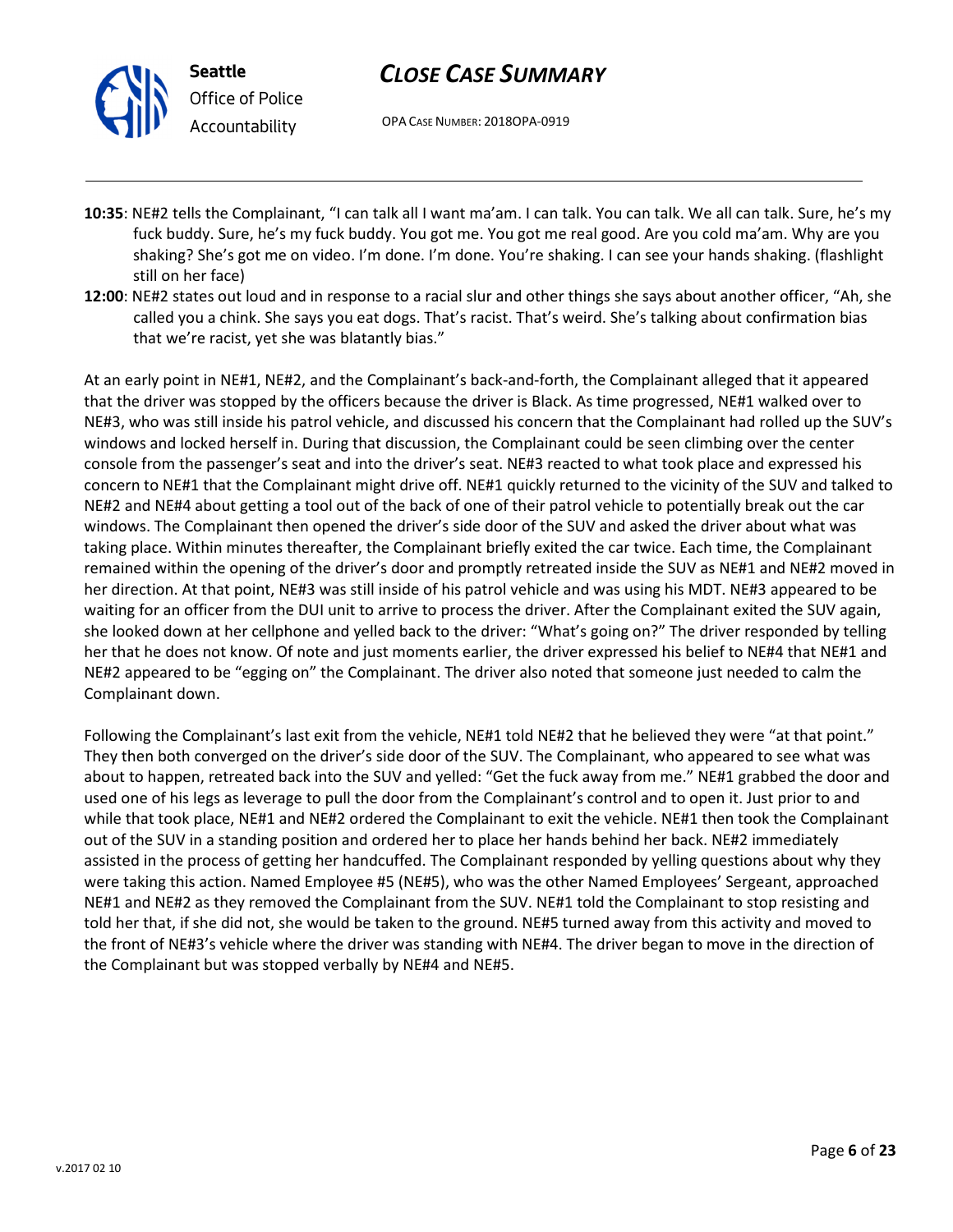



The Complainant struggled with NE#1 and NE#2. NE#3 exited his patrol vehicle and ran over to assist NE#1 and NE#2 with their arrest of the Complainant. The Complainant yelled out to the driver that she was not doing anything but recording what was taking place. She further claimed that NE#1 and NE#2 were mad about that she did so. After the Complainant was handcuffed, NE#1 told her that she was under arrest for obstruction. The Complainant responded by saying that obstruction is when you are physically in the way and that her conduct here was not obstructing them. The Complainant had a cut on her forehead and was crying and saying that she was just checking on the driver. NE#1, NE#2, NE#4, and Named Employee #6 (NE#6) began taking steps to get the Complainant into a patrol vehicle, but she refused to comply. As the officers attempted to carry her over to the patrol vehicle, the Complainant began resisting and kicked at NE#6. NE#6, who sustained multiple kicks to his lower body by the Complainant, told her: "You do not kick an officer." As a result, the Complainant was taken to the ground again. One of the officers told the Complainant that she was now going to jail for a felony assault. The Complainant continued to struggle with the officers. Seattle Fire Department personnel arrived on scene and attempted to evaluate the Complainant; however, they determined that she was too combative and uncooperative to render aid safely.

The officers were eventually able to carry the Complainant into the backseat of a patrol vehicle. After assisting in guiding her in from the opposite side of the vehicle, NE#4 closed the door. When he did so, the door appeared to strike the Complainant in the head. While in the rear of the vehicle, the Complainant was not secured by a seatbelt. Shortly after being closed in the back of the patrol vehicle, the Complainant began kicking at the rear driver's side door and window. The Complainant yelled and screamed as NE#6 was getting into the driver's seat and as he began the transport. The patrol vehicle's lights and sirens were activated throughout the transport. At various points along the way, the Complainant screamed and kicked at the back of NE#6's seat. The Complainant also pointed out that she was not secured by a seatbelt and complained about the way NE#6 was driving. The Complainant then went silent and put her head down for brief periods of time. Near the end of the transport, the Complainant's head appeared to be on or near the floorboard, which was the position she was in when they arrived at the jail.

#### B. Interviews

#### The Complainant

The Complainant stated that when the officers approached the SUV, she and the driver were ordered to put their hands on the steering wheel and dashboard. The Complainant does not know whether the officers perceived that the driver was not complying initially when he did not pull over, but she noted that they had difficulty finding a place to pull over. Shortly after the primary officer approached the driver's side, the Complainant stated that he ordered the driver out of the SUV. The Complainant stated that she moved over to the driver's seat to get a better view of what was taking place between the driver and the officer. Shortly thereafter, the Complainant stated that she opened the driver's door and stepped one foot out and asked the driver if everything was ok. The Complainant recalled hearing an officer yell back at her to stop interfering with his police work. The Complainant recalled that an officer told her that if she did so again, she would have to leave the area. The Complainant recalled verbally belittling and cussing at one of the younger looking officers who was present. The Complainant stated that she guessed that she decided to do that to "stir the pot." The Complainant stated that she recalled opening the driver's side door again to check on the driver because she felt that everything was moving too slowly. The Complainant stated that the next thing she recalled seeing was an officer "charging" in her direction and then being "yanked" from the car and thrown to the ground.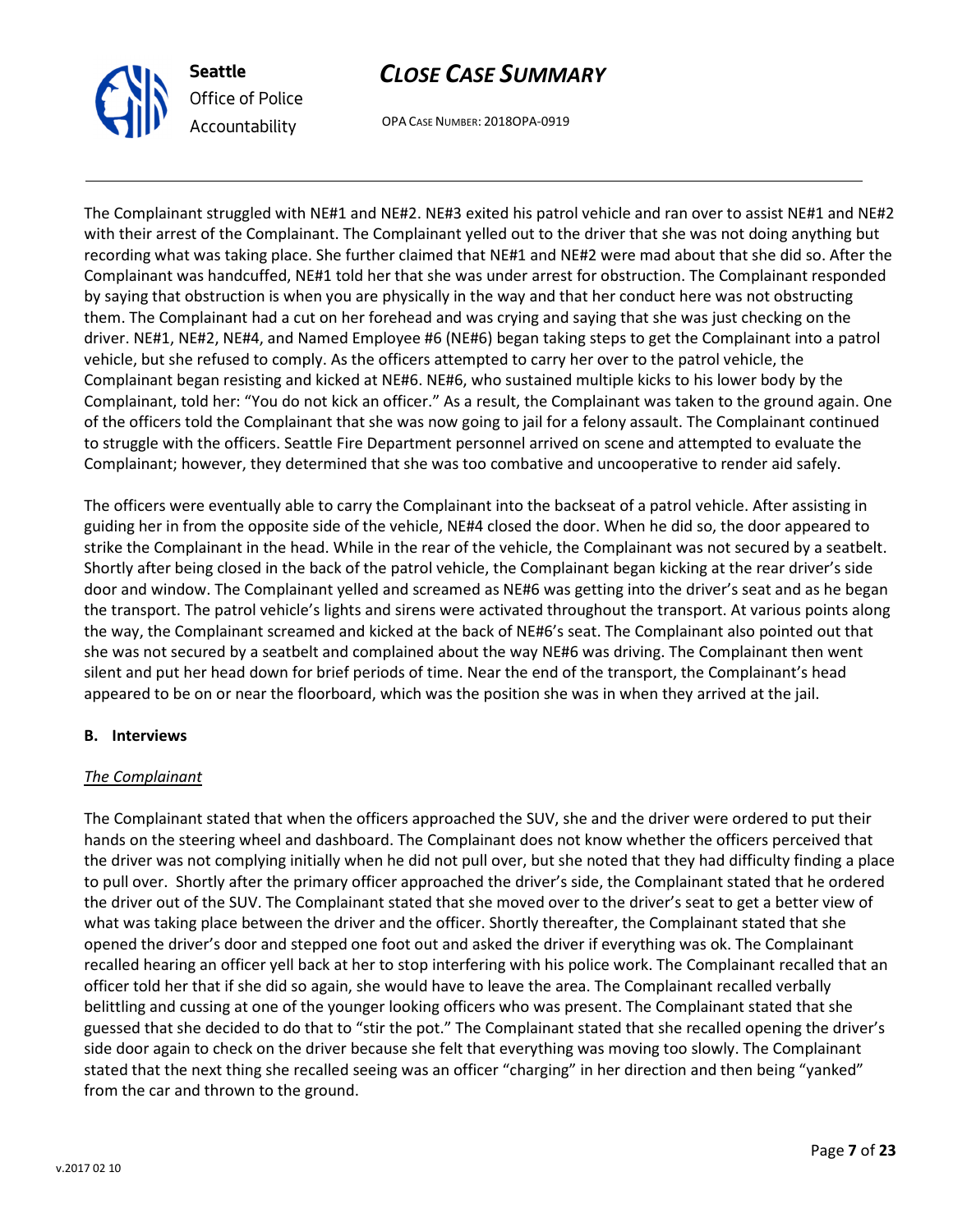

Seattle Office of Police Accountability

# CLOSE CASE SUMMARY

OPA CASE NUMBER: 2018OPA-0919

She recalled there being two or three officers involved in trying to "subdue" her. The Complainant recalled being told by one of the officers that she was going to be charged with assault because of her actions. She stated that she was ultimately thrown into the back of a patrol vehicle and transported to jail without being secured by a seatbelt.

The Complainant specifically recalled being driven to jail by NE#6, and stated that he did so recklessly. The Complainant said that she thinks that she was treated too aggressively at the scene and during transport and that those officers should be held accountable. The Complainant told OPA that she had scrapes on her body, face, and knees because of what took place during this incident. The Complainant noted that she did not appreciate being surrounded by that many male officers and believed that it contributed to her overall response negative response to the Named Employees. The Complainant believed that there should be more sensitivity on the part of male officers when it comes to engaging with females. The Complainant stated that she would like to see the officers who were involved face discipline and attend training. In terms of her allegation of biased policing, the Complainant told OPA that she reacted to what transpired during the traffic stop, but if the officers pulled them over for speeding and did not see who was driving then she thinks that bias may not have played any role in the traffic stop.

### The Driver – attempted interview by OPA

The driver in this incident declined to provide a statement to OPA. Thus, he was not interviewed as part of this investigation.

### SPD Interview of the Driver

The driver did, however, provide a statement to NE#5 during the SPD investigation into this incident. He told NE#5 that he did not think that the Complainant was uncooperative and that she was just a passenger during this incident. The driver stated that the Complainant was upset by things taking place with him. Nothing of additional substance pertaining to this issue was raised by the driver. The driver indicated he had concerns about bias, though it was unclear whether he was speaking about this incident or some other one.

#### Civilian Witnesses

Civilian Witness #1 (CW#1) recalled the Complainant complaining to one of the officers about his shining a flashlight in the Complainant's eyes. CW#1 believed that escalated the situation a little and could have been done without antagonizing the Complainant. CW#1 noted that it seemed to go from a DUI traffic stop of the driver to the Complainant having multiple male officers forcing her to the ground. CW#1 believed that "none of that seemed to be a necessary outcome," and that no steps were taken by the police to de-escalate the situation. CW#1 stated that the Complainant "was definitely being boisterous and loud," but said that she did not appear to be interfering with the officers' ability to detain and question the driver. CW#1 noted that had the officers left the Complainant on her own she would have continued to be obnoxious but stated there was no indication that she would have been anything more than that.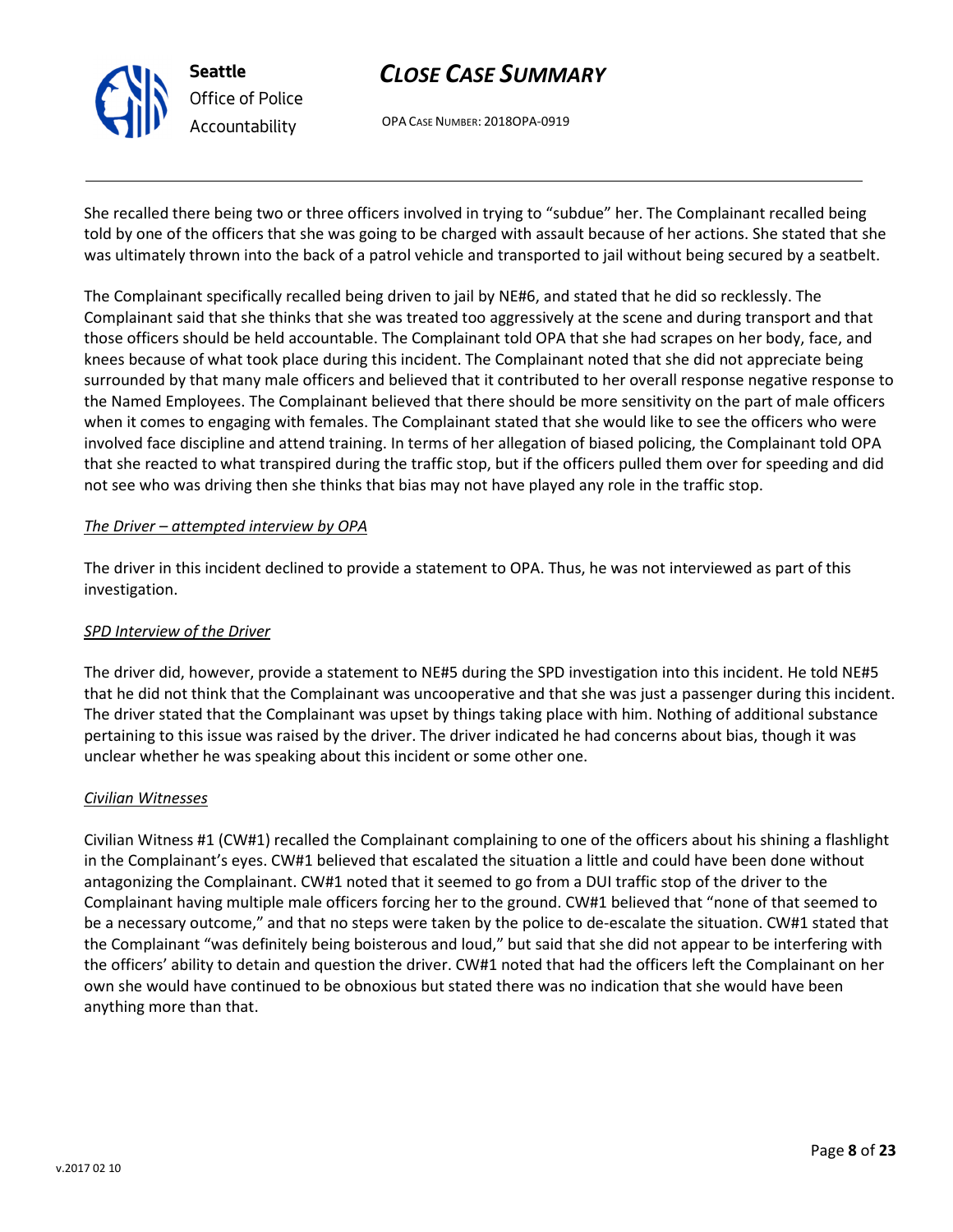



Civilian Witness #2 (CW#2) believed that the Complainant was not cooperating with the officers, so they asked her to get out of the car. CW#2 did not think that the car was running at that time. CW#2 recalled that the Complainant was yelling throughout this incident and saying things about the officers being racist. The CW#2 believed that the Complainant was acting in a manner that suggested she was possibly on drugs or intoxicated. When the officers put handcuffs on her, CW#2 recalled that she dropped to the ground and was screaming. CW#2 did not see everything that took place during this incident, but from her perspective the officers did not use excessive force. CW#2 noted that the Complainant did not want to go to the squad car, and she thought that the officers were just doing their job. CW2 stated that she did not see any of the officers say or do anything that was unprofessional. She added that if the Complainant would have cooperated with the officers, instead of "freaking out from the very beginning," she would have been fine.

#### Named Employee #1

NE#1 stated that he could not see the race or ethnicity of the driver and that the driver was stopped because of speeding.

NE#1 confirmed that he is a Crisis Intervention Team (CIT) trained officer. He stated that a CIT officer should attempt to establish a rapport with someone in crisis and to de-escalate if possible. NE#1 stated that, from what he witnessed with the Complainant, she was either heavily intoxicated or in mental crisis. NE#1 told OPA that he did not believe he spoke in a manner that was belittling to the Complainant. NE#1 stated that when he told the Complainant that she was acting like a child, NE#1 was hopeful that it might get the Complainant to take a step back and understand that her behavior was out of line. NE#1 noted that he did not curse or call the Complainant any names, but that it is still his job to be authoritative and to take control of the scene. NE#1 added that he was not letting her dictate what happened. NE#1 recalled telling the Complainant to be quiet. He did so because all of what she was doing in yelling and talking was interrupting what was taking place with the driver and the traffic stop. NE#1 noted that he never told the Complainant to shut up.

In terms of the arrest for obstruction, NE#1 stated that the Complainant was taken into custody because she was "intentionally refusing to leave the scene of an active investigation after being told to do so." NE#1 told OPA that the Complainant received an initial warning from NE#3, and that the law does not require multiple warnings. NE#1 stated that NE#3 told the Complainant that if she got out of the car, she would have to leave. NE#1 stated that the Complainant got out of the car multiple times and had every opportunity to leave, but she did not. NE#1 stated that each of the three times the Complainant got out of the car, she was distracting NE#3 from processing the driver for the traffic stop. NE#1 also referenced that he could have taken the Complainant out of the car earlier based on the holding in State v. Mendez. NE#1 explained to OPA that, under Mendez, the officers' safety during a traffic stop is paramount. As such and given that the Complainant had access to the keys to the SUV and was in a volatile mental state, the officers' safety was a serious concern here. NE#1 reiterated that if the Complainant drove off, the public and the officers would have been in danger. NE#1 stated that he was determined not to let that happen. NE#1 stated that he knew that the keys were still in the ignition because the Complainant could roll down both windows at the same time. Ultimately, and to minimize that potential, NE#1 had NE#2 put spike strips in front of the vehicle.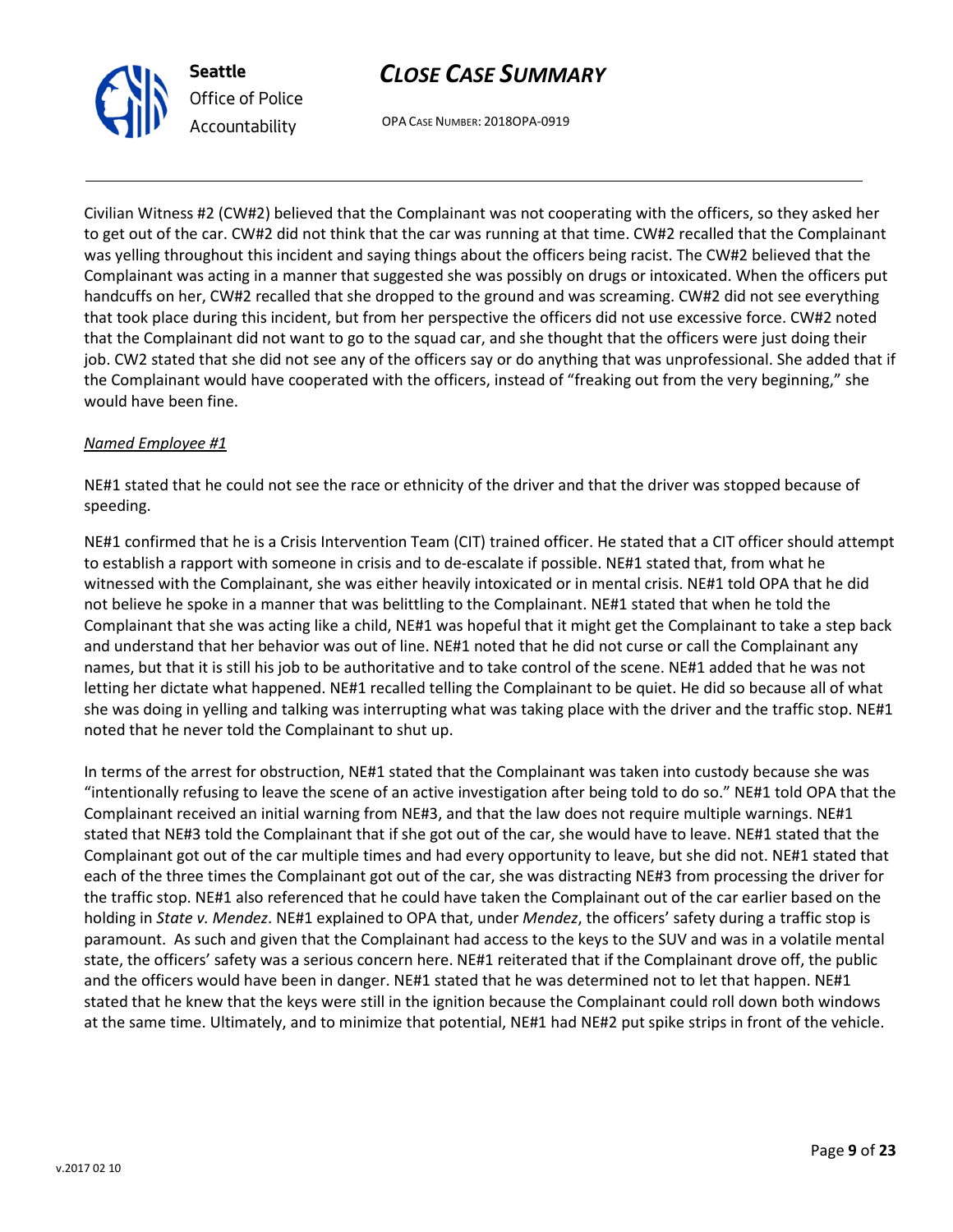OPA CASE NUMBER: 2018OPA-0919

In terms of the force used, NE#1 told OPA that the Complainant resisted immediately and ignored commands. NE#1 warned the Complainant that she would be taken to the ground if she continued to resist his and NE#2's attempts to get her into handcuffs, but the Complainant ignored that warning. NE#1 believes that the Complainant sustained a cut to her forehead because she was squirming around on the ground as she continued to resist. NE#1 stated that he and the other officers gave her every opportunity to comply, but she fought against them nearly every step of the way.

# Named Employee #2

NE#2 stated that he could not see the race or ethnicity of the driver and that the driver was stopped because of speeding.

NE#2 stated that he noticed that the Complainant was very agitated from the start of the incident, and that there was a strong smell of alcohol coming from the SUV. Based on the way the Complainant acted during this incident, NE#2 was under the impression that she was intoxicated or on drugs. NE#2 stated that he did not think the back and forth conversation that took place between NE#2 and the Complainant was arguing. When the Complainant brought up NE#2's parents and whether they would be proud of NE#2, he, in return, asked whether her parents would be proud. NE#2 stated that his approach in that exchange was a technique that he hoped would give her some sense of reality. NE#2 explained that he thought that it might get her to settle down and to think that maybe she was acting irrationally. NE#2 recalled speaking to the Complainant in a calm tone of voice. He believed that, by doing so, he was engaging in de-escalation. NE#2 told OPA that he did consider ignoring the Complainant and recalled there being some periods of silence. NE#2 stated that he did not initiate much of the conversation that took place. In terms of his use of his flashlight, NE#2 recalled pointing it in the direction of the Complainant but stated that he never shined it in her eyes. NE#2 stated that the primary reason for using it was to keep an eye on the Complainant's movements, as well as to make sure that she did not have any weapons. NE#2 also noted that it was dark outside and that he was concerned that the Complainant might decide to get into the driver's seat and attempt to drive away.

In terms of the arresting the Complainant for obstruction and removing her from the SUV, NE#2 stated that NE#1 issued a warning to the Complainant at the outset that, if she kept interrupting NE#3's investigation of the driver, = she would be arrested for obstruction. NE#2 also recalled that NE#3 told the Complainant that she would have to leave if she stepped out of the vehicle. NE#2 stated that the Complainant got in and out of the car two or three times during this incident before he and NE#1 made the decision to arrest her. NE#2 also stated that they were very concerned that the Complainant might decide to drive away and they were paying close attention to that possibility. NE#2 explained that he placed spikes by the front wheels of the SUV in anticipation of the possibility that the Complainant may attempt to drive away. NE#2 recalled seeing the Complainant grab the keys from the ignition so he knew that she had the ability to start and attempt to drive off in the SUV.



Seattle

Office of Police Accountability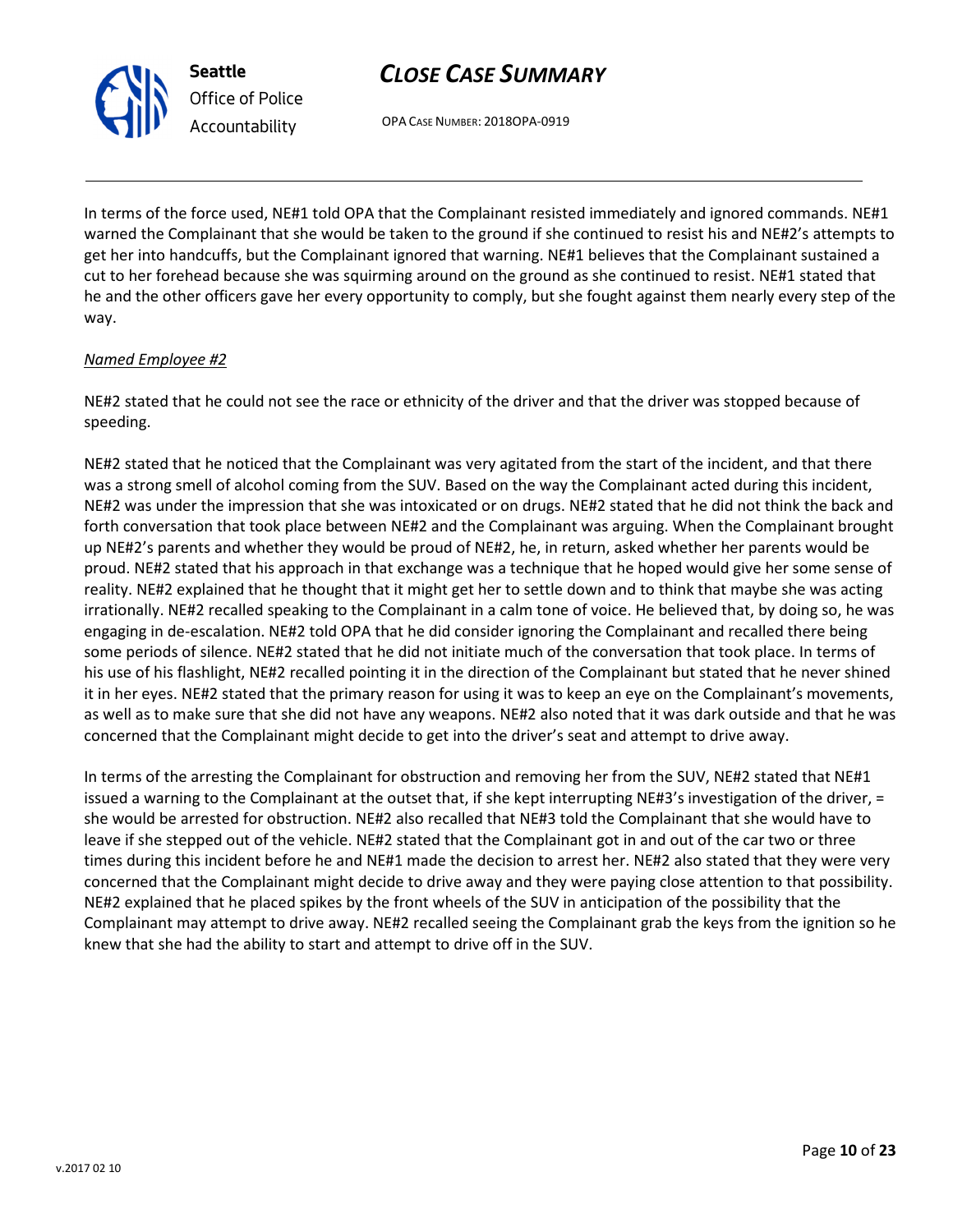

OPA CASE NUMBER: 2018OPA-0919

When NE#1 and NE#2 went around the car after she exited it for the second or third time, NE#2 stated that the Complainant was told to get out of the SUV. NE#2 recalled that the Complainant attempted to close the door and it turned into a tug-of-war over the door between NE#1 and the Complainant. NE#2 believes that he and NE#1 told the Complainant to get out of the car six or seven times before NE#1 grabbed her arm and removed her. NE#2 stated that he and NE#2 had to take the Complainant to the ground to get her into custody because she was resisting. NE#2 recalled that the Complainant was told she was under arrest shortly after she was outside the car and in custody. NE#2 stated that he asked the Complainant if there was anything they could do to get her to walk and sit in the back of the patrol car, but she remained non-compliant the entire time. NE#2 and three other officers tried to put the Complainant into the patrol car, but she responded by kicking NE#6. At that point, The Complainant was taken to the ground again, and NE#2 told her that she was now under arrest for felony assault for kicking an officer. Ultimately, the Complainant was placed into the back of the patrol car, and she was driven to jail.

### Named Employee #3

NE#3 conducted the stop of the SUV. He noticed when it passed him at a high rate of speed. NE#3 was unable to see through the SUV's windows, so he had no idea who was driving it. NE#3 stated that he did not know the driver's ethnicity until he established contact with him at the vehicle's driver's side window. NE#3 noted that the driver was cooperative throughout the traffic stop. After NE#3 ran the driver's name through the system, NE#3 discovered that he did not have a valid driver's license. NE#3 also suspected that he was under the influence, so he requested a DUI officer to come to the scene. NE#3 stated that it was the Complainant who made the allegation of bias, not the driver. NE#3 denied that bias had anything to do with his decision to initiate a traffic stop of the SUV, and that he did so based on how the SUV was driven. NE#3 also said that the driver's ethnicity did not influence any of the decisions he made during his investigation of this incident.

#### Named Employee #4

NE#4 responded to this incident as a backing officer. Upon arrival, NE#4 stated that he stood with the driver while NE#3 conducted his traffic stop investigation. NE#4 heard some of the exchange between NE#1, NE#2, and the Complainant, but he was not focused on the details as his attention was on the driver. After the Complainant was arrested by NE#1 and NE#2, NE#4 assisted them and NE#6 in taking her into custody. He also assisted in getting her placed into the back of one of the patrol vehicles. In doing so, NE#4 explained that he ran around to the other side of the patrol vehicle, opened the door, leaned across, and held onto the Complainant by the insides of her elbows in a manner that was unlikely to cause any injury. NE#4 said that he then scooted her backwards across the seat until she was completely inside. NE#4 stated that he had no idea that he struck the Complainant's head with the door when he closed her inside the patrol vehicle. NE#4 reported that he first learned that this happened when he received his OPA complaint. NE#4 stated that he had no intent to do so and that, had he known that this happened, he would have checked on her and called for a supervisor. NE#4 stated that the Complainant was not secured in the back of the patrol vehicle by a seatbelt because she was still too combative and assaultive towards officers. After assisting in getting the Complainant into the patrol vehicle, NE#4 helped to clear the scene. He was not involved in transporting the Complainant to jail.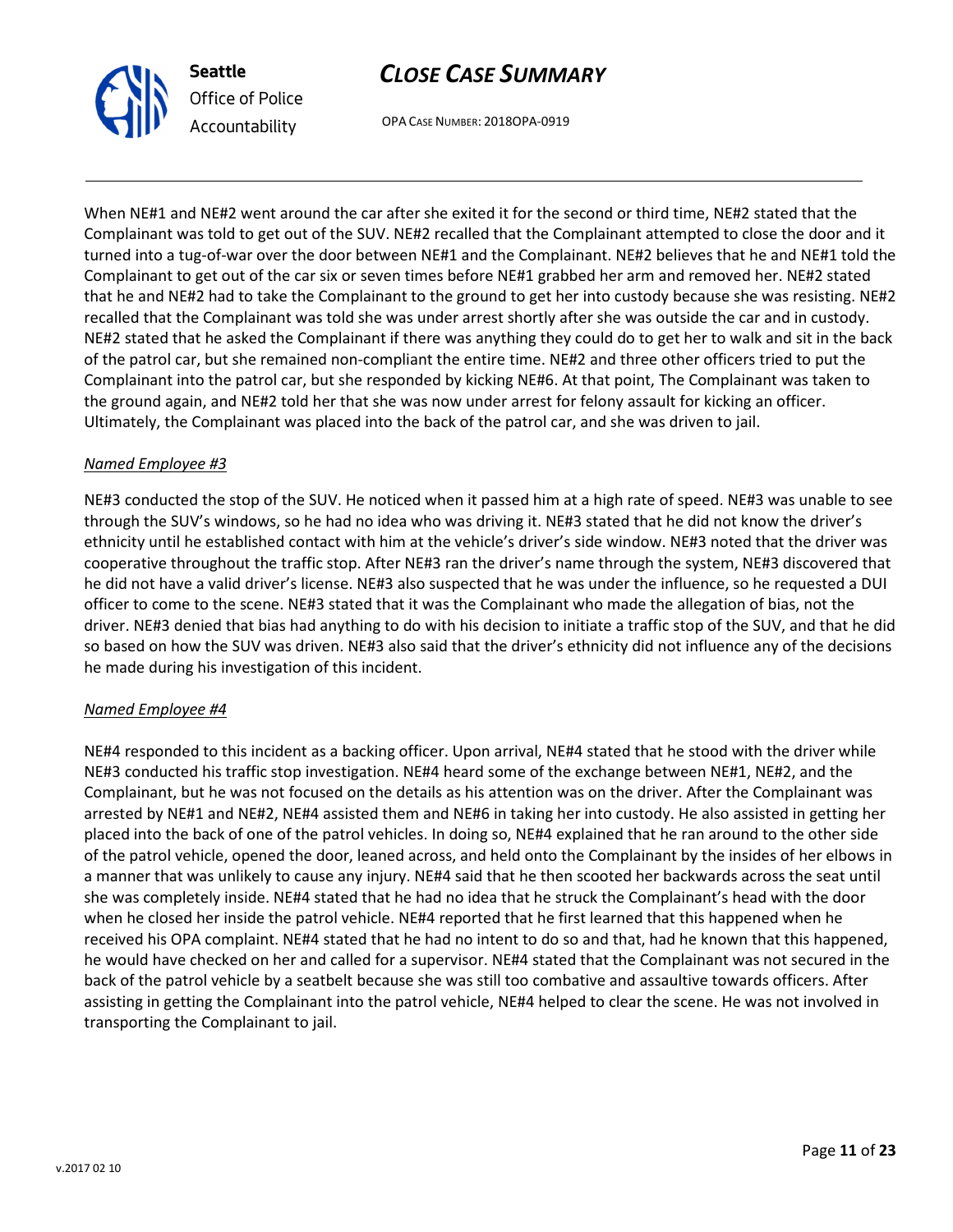

OPA CASE NUMBER: 2018OPA-0919

#### Named Employee #6

NE#6 heard over radio that NE#3 needed an additional unit to block the path of the involved vehicle. Accordingly, when he arrived, he parked facing the SUV. When NE#6 came to the scene, he heard the commotion between the Complainant and the other officers. At that point, the Complainant was being taken into custody and NE#6 assisted the other officers in doing so. NE#6 tried to de-escalate the situation after the Complainant was in handcuffs and on the ground by helping the Complainant get her shoe on. The Complainant called him "Mr. Wong," which he considered to be a racial slur since that is not his name. Later and after the Complainant refused to stand, NE#6 stated that he assisted in carrying her to the patrol vehicle, but she freed her leg and kicked NE#6 in the groin and elsewhere. Ultimately, the Complainant refused to listen to anyone, including representatives of SFD who arrived to assist her with some injuries she had. After the Complainant was placed in the back of NE#6's patrol vehicle, he transported her to jail. Prior to doing so, NE#6 stated that the Complainant tried to kick out the partition inside of NE#6's patrol vehicle. NE#6 stated that she was not placed into a seatbelt prior to transport because it was not feasible to do so because of her on-going assaultive actions. NE#6 noted that SPD used to have a standing order with AMR to transport combative people like the Complainant for SPD, but AMR no longer transports detainees for nonmedical reasons. NE#6 also stated that his squad did not have a transport wagon and obtaining a shackle was not feasible because nobody in patrol had one. NE#6 stated that he decided to transport the Complainant to jail with his emergency lights and sirens activated because he believed it might prevent further injury. NE#6 explained that the Complainant might injure herself if she continued kicking the partition out. While NE#6 was driving, the Complainant continued to kick and "then somehow, she decided to lay down." NE#6 stated that when she did so she put herself in a position where she was partially on the floor. When asked if the Complainant was stuck there, NE#6 stated that he did not believe so. NE#6 acknowledged that being in that position created a potential danger to her, but he continued to hear her making noises. NE#6 also stated that he did not believe it was safe to pull over to attempt to put her back on the seat. NE#6 added that he drove the speed limit or slower because he knew he had a detainee in the back and noted that the Complainant was not injured during transport.

#### Named Employee #5

NE#5 showed up at the scene of this incident in response to a call for supervisor about a bias complaint. NE#5 stated that, prior to her arrival, she recalled hearing over the radio that the officers on scene were worried that the Complainant might drive away. NE#5 also recalled hearing the DUI officer at the scene recommending that officers should place spike strips in front of the vehicle's tires. NE#5 stated that she heard a lot of screaming in the background of the radio transmissions.

When NE#5 arrived, she saw NE#3 with the driver and that NE#1 was dealing with the Complainant. Shortly thereafter, NE#5 saw NE#1 and NE#2 pull the Complainant out of the SUV. NE#5 stated that the Complainant was screaming, resisting, and uncooperative. NE#5 recalled that the officers tried to explain to the Complainant that she was under arrest and to place her hands behind her back. NE#5 recalled that the Complainant was taken to the ground and handcuffed. After that occurred, NE#5 noticed that the Complainant had a cut on her forehead. She determined that she needed to investigate the officers' use of force as a Type II use. NE#5 stated that she returned to her patrol vehicle to get her camera. NE#5 stated that she returned to the scene and started taking pictures of the Complainant, but the Complainant started screaming at NE#5 and calling him names. After recognizing that the Complainant appeared to get angrier in response to NE#5 taking pictures of her physical condition, NE#5 stopped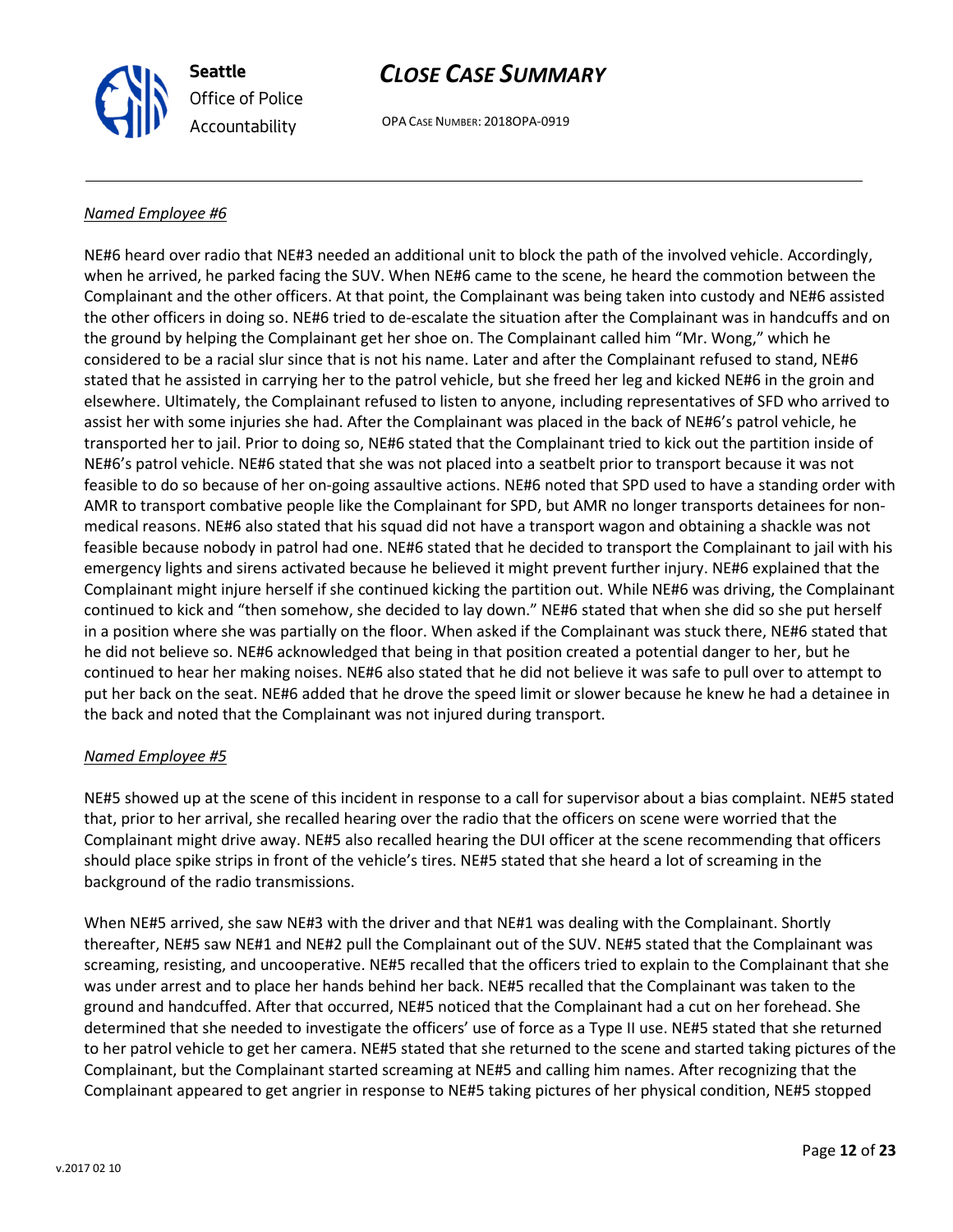

OPA CASE NUMBER: 2018OPA-0919

doing so to de-escalate the situation. NE#5 noted that SFD was dispatched to the scene to address the Complainant's injuries, but they left shortly after arriving because the Complainant was so unruly.

In terms of the bias complaint, NE#5 stated that she did not have time to ask the Complainant questions about it because she never calmed down. NE#5 ultimately submitted the bias complaint to OPA because she was unable to speak to the Complainant. Another Sergeant attempted to interview the Complainant at the jail, but the Complainant was placed in isolation and was unavailable. NE#5 spoke with the driver at the Precinct and he told NE#5 that he wanted to be included as part of the OPA referral.

NE#5 stated that she completed a Type I use of force for the complaint of pain from handcuffing that was made by the driver. NE#5 noted that the night of the incident was very busy and that she also responded to another incident that involved a use of force. NE#5 stated that another Sergeant assisted in screening this incident, which included the above-mentioned attempt to interview the Complainant.

Regarding the arrest of the Complainant, OPA asked NE#5 about whether she heard anything from civilian witnesses that led her to believe that NE#1 and NE#2 had violated a policy or were involved in any misconduct that should have been referred to OPA. NE#5 responded by that some witnesses stated that they believed the officers could have done a better job.

NE#5 stated that the officers screened their arrest of the Complainant with NE#5. In terms of whether they had probable cause to arrest her for obstruction, NE#5 stated that the Complainant was moving around inside the SUV and that she was considered a "safety hazard." NE#5 recalled that NE#1 and NE#2 warned the Complainant that they were going to arrest her for obstruction if she did not stop engaging in that conduct. NE#5 stated that: "We don't really know what weapons or what her intentions are once she gets in the driver's seat." NE#5 conveyed that she factored all of that into her screening of their arrest. NE#5 stated that she did not have any concerns about possible policy violations by the officers that night. NE#5 stated that a Lieutenant later reviewed the arrest with her and that they discussed policy and the law as it pertained to obstruction. She told OPA that the Lieutenant did not give her the impression that the officers lacked probable cause to arrest the Complainant for that offense.

In terms of transporting the Complainant to jail, NE#5 stated that the officers told her that they were going to expedite her straight there. NE#5 noted that there was no transport officer and it was not feasible to get a van. NE#5 also recalled the other on-scene Sergeant saying, while all this was going on, that he would head to the jail. NE#5 stated that she was not aware of there being any issue identified at the time that the Complainant's head was hit by the patrol vehicle's door when she was placed inside.

### C. Additional Relevant Documentation

#### Lieutenant's Written Review

The Lieutenant who reviewed this incident filed an internal complaint with OPA. The Lieutenant wrote that, instead of de-escalating the Complainant, NE#1 and NE#2 appeared to engage in an unnecessary verbal argument with the Complainant that escalated the situation. The Lieutenant also called into question the probable cause that NE#1 and NE#2 claimed they had to arrest the Complainant. He specifically noted that she did not appear to intentionally and physically interfere with the traffic stop or officer or refuse to cease an activity or behavior that created a risk of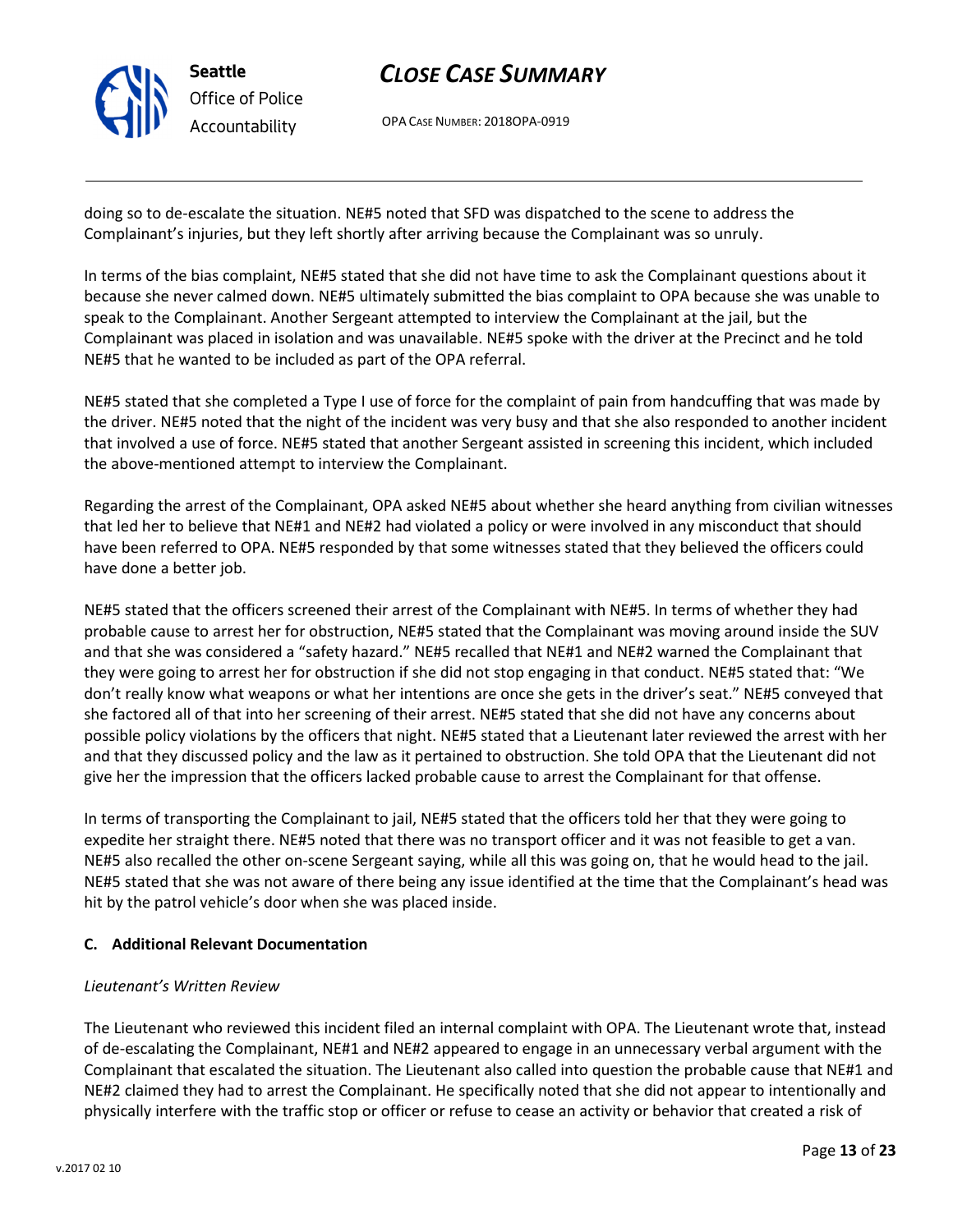



injury to any person when ordered to do so by a public officer. The Lieutenant identified that the closest warning that was given to the Complainant was when NE#2 told her that she "better not drive." The Lieutenant also found that, after forcing the door of the SUV open, NE#1 and NE#2 gave the Complainant commands to, "get out of the car." However, he noted that they never told her anything about what she was doing that could lead to her arrest. He further stated that the officers did not tell the Complainant that she was under arrest and their basis for taking that action until after she was in handcuffs, which the Lieutenant believed was not as early as practical.

With regard to the propriety of the use of force, the Lieutenant found that it was necessary, reasonable, and proportional. However, the Lieutenant identified that NE#4 hit the Complainant in her head with the patrol door when he closed her inside the back of the patrol vehicle. He noted that he was unsure that NE#4 had any idea that his action resulted in the Complainant being hit. Lastly, the Lieutenant agreed with the assessment of NE#6 that the Complainant was too combative to safely seatbelt her into the back of the patrol vehicle, but he questioned NE#6's decision to transport her while driving with his emergency lights and sirens activated.

#### ANALYSIS AND CONCLUSIONS:

#### Named Employee #1 - Allegations #1 6.010 - Arrests 1. Officers Must Have Probable Cause That a Suspect Committed a Crime in Order to Effect an Arrest

SPD Policy 6.010-POL-1 requires that officers have probable cause to believe that a suspect committed a crime when effectuating an arrest. Stated differently, where an arrest is not supported by probable cause, it violates law and Department policy.

NE#1 asserted in his OPA interview that he had probable cause to arrest the Complainant based on SMC 12A.16.010(A)(5). Specifically, he believed that the Complainant violated the law when she intentionally refused to leave the scene of an investigation of a crime: (1) while the investigation was in progress; and (2) after being requested to leave by a public officer. NE#1 stated that the probable cause was buttressed each time the Complainant stepped out of the vehicle, because she received a warning at the beginning of the incident that, if she exited the SUV, she would be required to leave the area. NE#1 also argued that the actions of the Complainant presented safety concerns and that he could have removed the Complainant from the SUV for those reasons as well.

Though it may have been preferable for a final warning to be issued the Complainant prior to her arrest, OPA agrees with NE#1 that such a warning was not required by law.

OPA further agrees that, based on the Complainant's repeated conduct, there was probable cause supporting her arrest under SMC 12A.16.010(A)(5). Notably, OPA finds that the Complainant's quick exits from and retreats back into the vehicle suggest an intentional effort to remain at the scene counter to a direct order to the contrary, instead of, as the Complainant alleged, the desire to wait at the scene for a more complete answer to her questions. While the referring Lieutenant was correct that the arrest was not justified under either SMC 12A.16.010(A)(1) or (3), those were not the bases cited by the officers.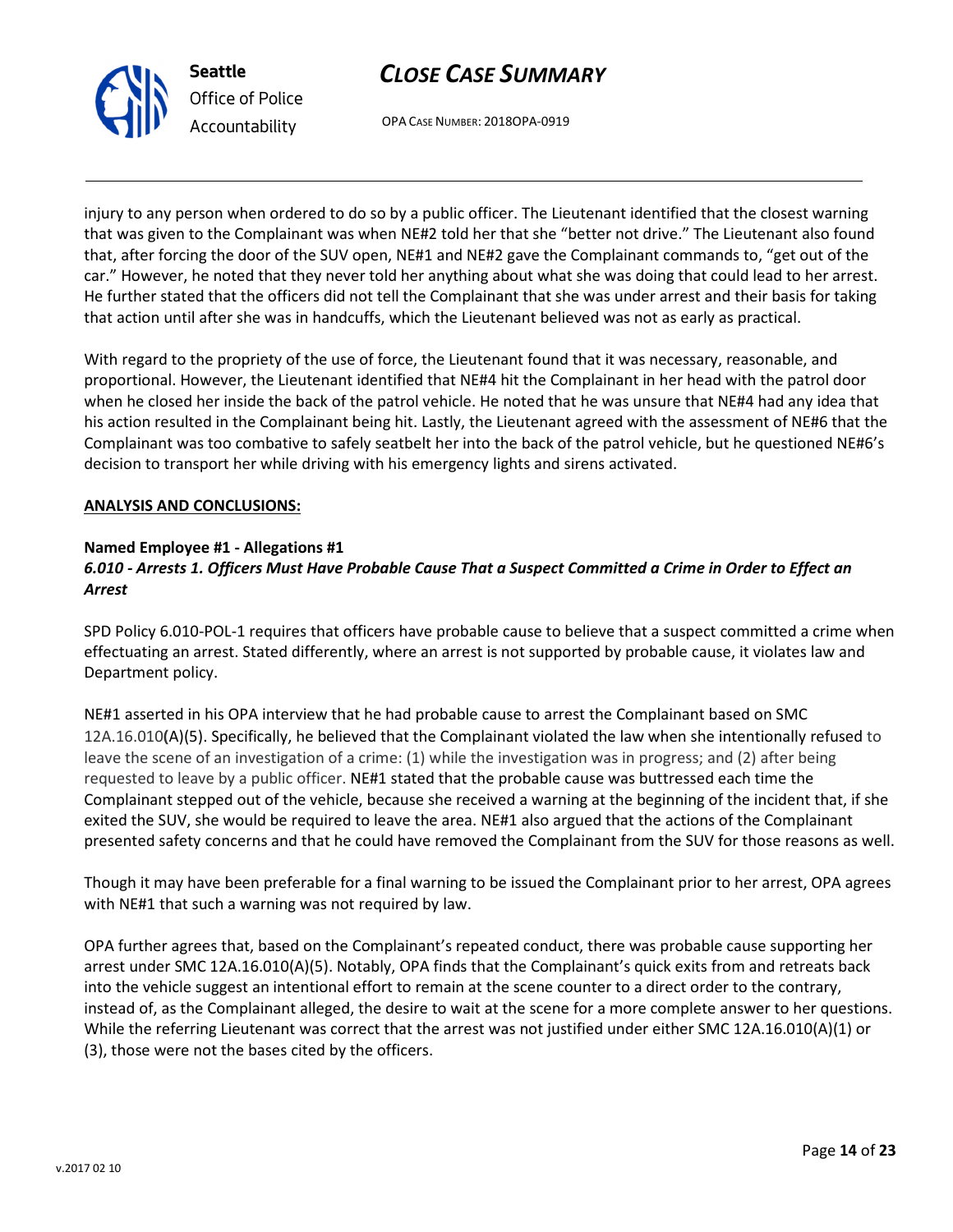

OPA CASE NUMBER: 2018OPA-0919

For these reasons, I recommend that this allegation be Not Sustained – Lawful and Proper as against NE#1 and NE#2.

Recommended Finding: Not Sustained (Lawful and Proper)

#### Named Employee #1 - Allegation #2

#### 5.140 - Bias-Free Policing 2. Officers Will Not Engage in Bias-Based Policing

SPD policy prohibits biased policing, which it defines as "the different treatment of any person by officers motivated by any characteristic of protected classes under state, federal, and local laws as well other discernible personal characteristics of an individual." (SPD Policy 5.140.) This includes different treatment based on the race of the subject. (See id.)

The Complainant alleged that the stop of the driver was based on the driver's race. However, the evidence in this case established that NE#3 initiated the stop of the driver based on on-viewing the SUV driving along the roadway at nearly twice the posted speed limit. There is insufficient evidence in the record establishing that any of the Named Employees knew what the driver's race or ethnicity was at the time of the stop.

For these reasons, I recommend that this allegation be Not Sustained – Unfounded as against NE#1, NE#2, and NE#3.

#### Recommended Finding: Not Sustained (Unfounded)

#### Named Employee #1 - Allegation #3 8.200 - Using Force 1. Use of Force: When Authorized

SPD Policy 8.200(1) requires that force used by officers be reasonable, necessary and proportional. Whether force is reasonable depends "on the totality of the circumstances" known to the officers at the time of the force and must be balanced against "the rights of the subject, in light of the circumstances surrounding the event." (SPD Policy 8.200(1).) The policy lists a number of factors that should be weighed when evaluating reasonableness. (See id.) Force is necessary where "no reasonably effective alternative appears to exist, and only then to the degree which is reasonable to effect a lawful purpose." (Id.) Lastly, the force used must be proportional to the threat posed to the officer. (Id.)

Based on my review of the evidence, I find that the force used by the Named Employees was consistent with policy. Given that they had probable cause to arrest her, the officers took control of the Complainant's arms and began to place her into handcuffs when she began fighting against them and resisting their efforts. The Complainant's ongoing physical resistance was fully captured by Department video. The force used to subdue her, which was minimal, was reasonable under the circumstances and given the lawful purpose of the officers. The force was further necessary to take the Complainant into custody and I do not believe that there was a feasible alternative to that force available to the officers. Lastly, the force was proportional to the threat posed by the Complainant. Notably, she kicked NE#6 several times, causing him physical harm. While it is unfortunate that the Complainant may have sustained a cut to her forehead in this struggle, there is no evidence supporting a finding that this injury was the result of excessive force.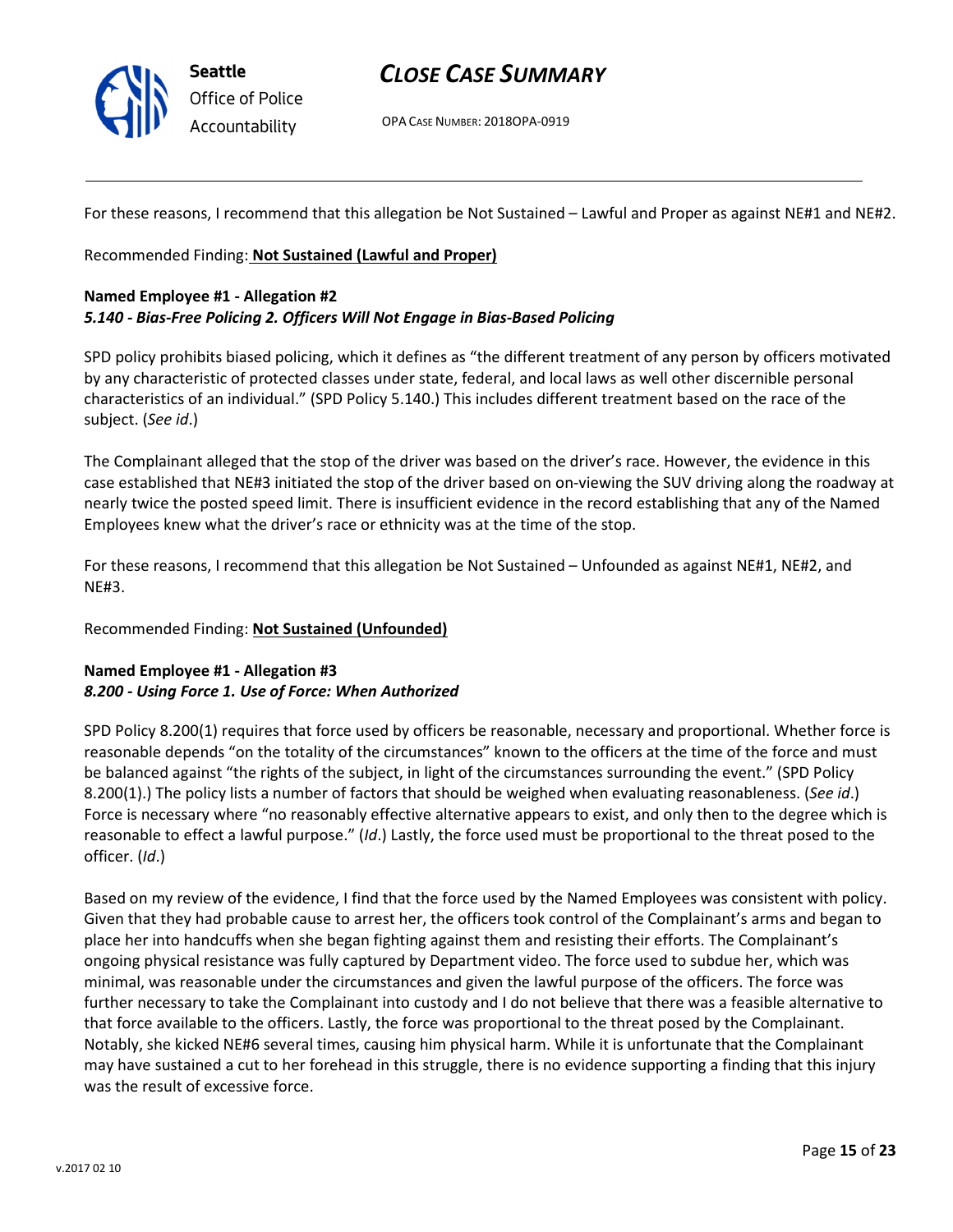

OPA CASE NUMBER: 2018OPA-0919

For these reasons, I recommend that this allegation be Not Sustained – Lawful and Proper as against NE#1 and NE#2.

### Recommended Finding: Not Sustained (Lawful and Proper) Named Employee #1 - Allegations #4 8.200 - Using Force 2. Use of Force: When Prohibited

SPD Policy 8.200-POL-2 states that force is prohibited: "On restrained subjects (e.g. including handcuffed or contained in a police vehicle) except in exceptional circumstances when the subject's actions must be immediately stopped to prevent injury, or escape, destruction of property. All such force shall be closely and critically reviewed."

The majority of the physical contact between the Complainant and the officers took place after she was handcuffed. During that period, the Complainant refused to comply with the officers' orders, forced herself down to the ground in defiance, and assaulted NE#6 by kicking him multiple times in his legs and groin. The officers responded proportionally to the resistance they faced and appeared to properly modulate their response to the Complainant, whose behavior and actions appeared to spiral out of control. After close and critical scrutiny, I find that the officers' use of force on the restrained Complainant was necessary, reasonable, and proportional under the circumstances and, as such, did not violate this policy.

For these reasons, I recommend that this allegation be Not Sustained – Unfounded as against NE#1 and NE#2.

#### Recommended Finding: Not Sustained (Unfounded)

#### Named Employee #1 - Allegation #5 5.001 - Standards and Duties 10. Employees Shall Strive to be Professional

SPD Policy 5.001-POL-10 requires that SPD employees "strive to be professional at all times." The policy further instructs that "employees may not engage in behavior that undermines public trust in the Department, the officer, or other officers." (SPD Policy 5.001-POL-10.)

NE#1 responded to the immediate aggressive posture the Complainant took at the outset of this traffic stop by focusing on maintaining control of the situation. NE#1 showed awareness and offered appropriate backup during a stop that began with a heightened level of concern given the driver's failure to immediately pull over. Additionally, as the officers began their initial contact with the SUV, the occupants made a number of movements inside their vehicle that added to the uncertainty of the stop.

NE#1's early communications with the Complainant were direct and specifically focused on addressing her interruptions and the potential impact of her statements on NE#3's investigation of the driver. However, during the pendency of the stop, he deviated from that approach by making statements such as: "how old are you"; and "you're acting like a child." OPA recognizes that, during the incident, the Complainant acted erratically and made numerous offensive statements; however, OPA is concerned that NE#1's comments may have served to escalate an already high-stress and emotional situation. In reaching this conclusion, OPA does not find that NE#1 violated this policy. That being said, OPA believes that NE#1 would benefit from a further debriefing of this incident to discuss some of the comments that he made and to strategize about ways in which he could have better handled a difficult community member. As such, OPA issues NE#1 the below Training Referral.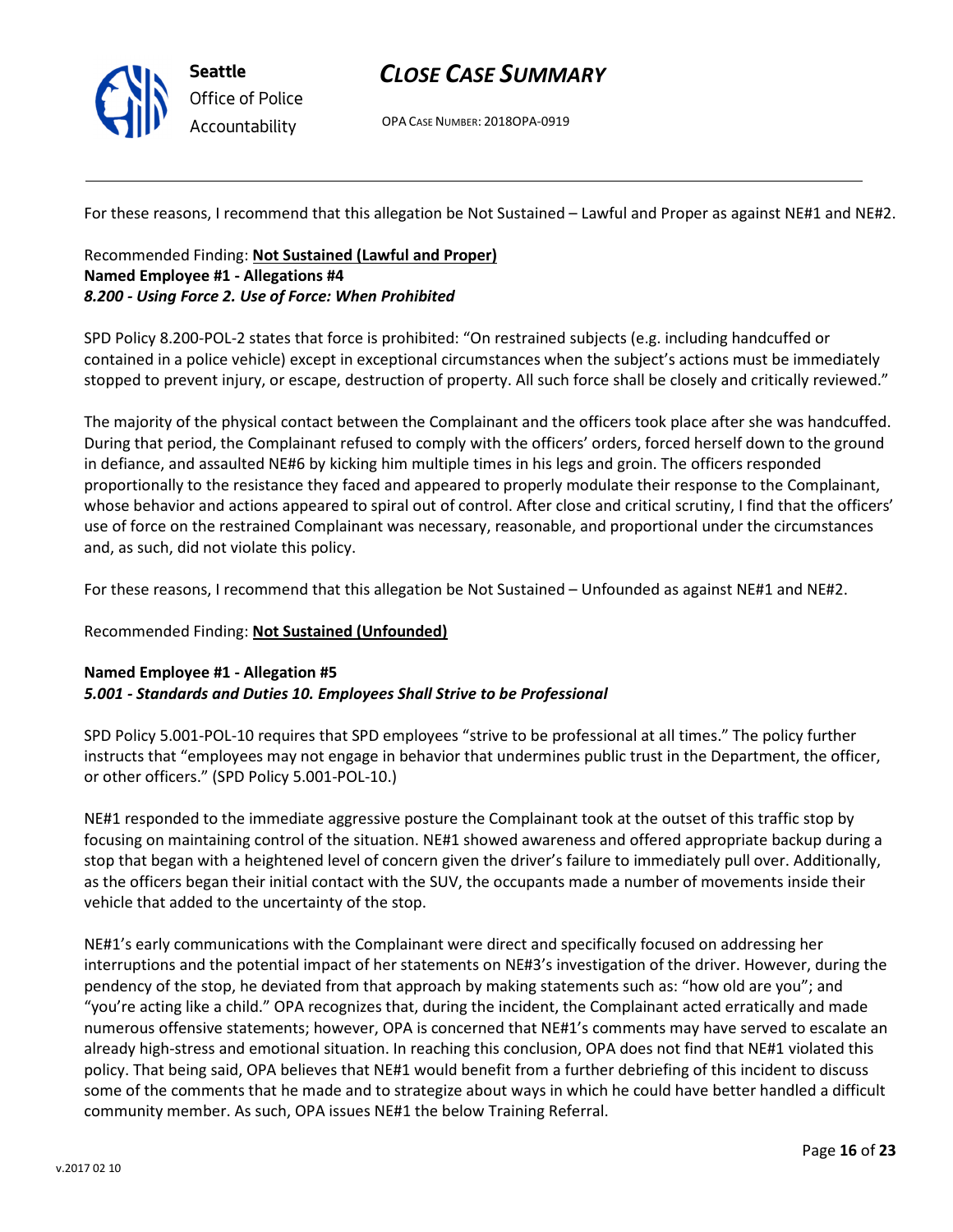OPA CASE NUMBER: 2018OPA-0919

• Training Referral: NE#1's chain of command should review the video of this incident with him and, specifically, the portion that concerns his interaction with the Complainant. NE#1's chain of command should counsel him concerning alternative approaches that he could have used with the Complainant to deescalate her and should further counsel him on some of the same he made that appeared to agitate her unnecessarily. This training and any associated counselling should be documented and this documentation should be memorialized in an appropriate database.

#### Recommended Finding: Not Sustained (Training Referral)

#### Named Employee #1 - Allegation #6

Seattle

Office of Police Accountability

### 8.100 - De-Escalation 1. When Safe under the Totality of the Circumstances and Time and Circumstances Permit, Officers Shall Use De-Escalation Tactics in Order to Reduce the Need for Force

This allegation was classified against NE#1 and NE#2 based on the belief that their statements to and interactions with the Complainant may have served to improperly escalate this incident. However, given that this issue is fully addressed in the discussion on professionalism, this find that this allegation is duplicative. For that reason, I recommend that it be removed as against both NE#1 and NE#2.

#### Recommended Finding: Allegation Removed

#### Named Employee #1 - Allegations #7

### 6.010 - Arrests 2. When Taking a Suspect Into Custody, Officers Must Identify Themselves, Inform the Suspect that He or She is Under Arrest, and State the Reason for the Arrest As Early as Practical

SPD Policy 6.010-POL-2 requires that: "when taking a suspect into custody, officers must identify themselves, inform the suspect that he or she is under arrest, and state the reason for the arrest as early as practical."

When NE#1 and NE#2 took the Complainant into custody, they did not identify themselves at that time or immediately inform the Complainant of the reason for her arrest. As such, they technically acted contrary to this policy. However, under the circumstances of this case, it does not appear that strict compliance with the policy was practical for two main reasons. First, OPA has previously found that only the primary officer is required to introduce himself to the involved parties, even if it is preferable that all officers do so. Second, the Complainant was informed multiple times that she could be arrested and was given the reasons why. Thus, she was well aware why she was placed under arrest.

For these reasons, and based on the unique circumstances of this case, I recommend that this allegation be Not Sustained – Lawful and Proper as against both NE#1 and NE#2.

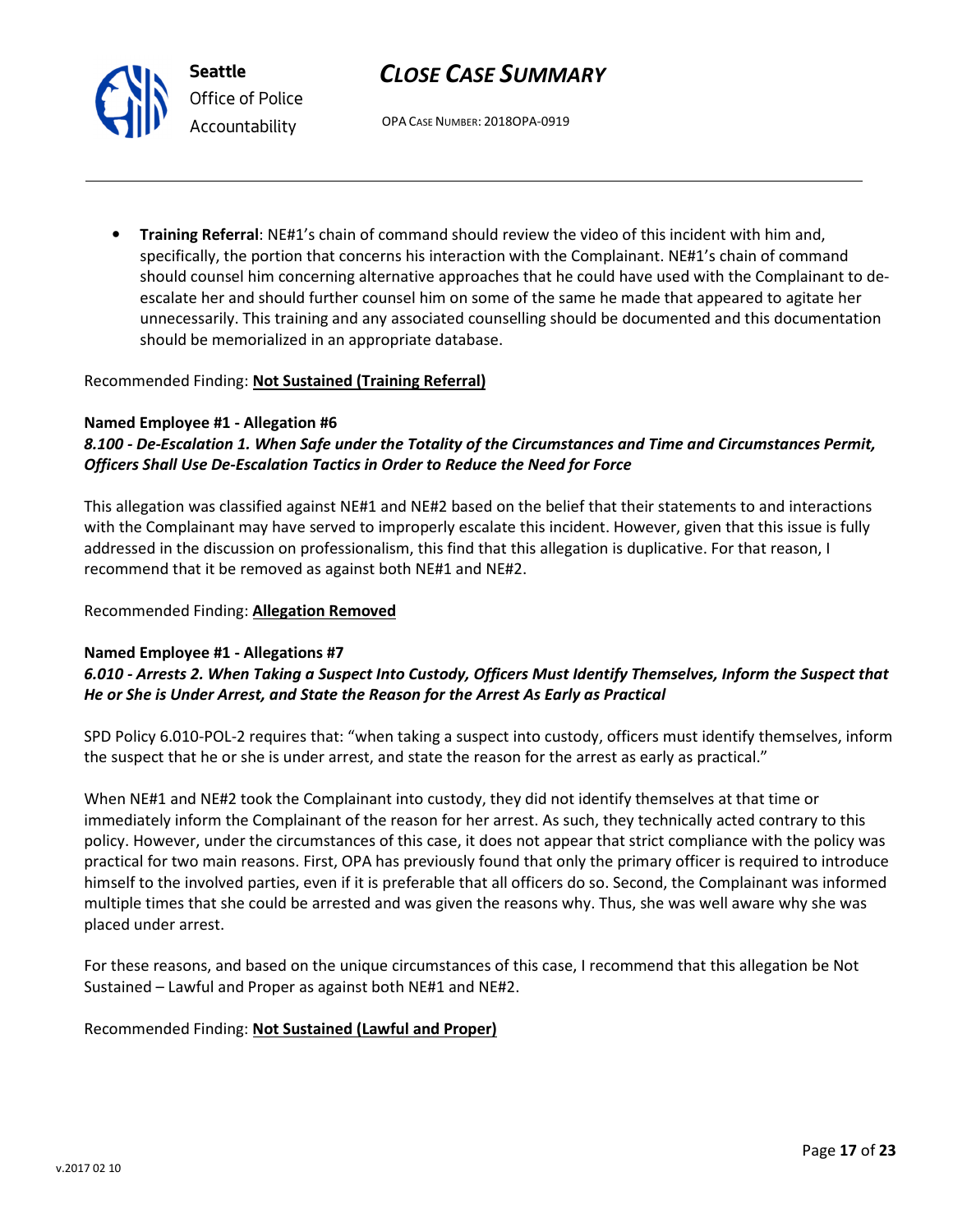

OPA CASE NUMBER: 2018OPA-0919

# Named Employee #1 - Allegations #8

6.220 - Voluntary Contacts, Terry Stops & Detentions 1. Terry Stops are Seizures and Must Be Based on Reasonable Suspicion in Order to be Lawful

NE#1 and NE#2's monitoring of the Complainant while she sat in the vehicle and their observing of her ongoing activity did not amount to a Terry stop. Notably, the Complainant was never told that she was required to remain in the vehicle and, to the contrary, was directed to leave the scene. For these reasons, I recommend that this allegation be Not Sustained – Unfounded as against NE#1 and NE#2.

Recommended Finding: Not Sustained (Unfounded)

#### Named Employee #2 - Allegations #1

6.010 - Arrests 1. Officers Must Have Probable Cause That a Suspect Committed a Crime in Order to Effect an Arrest

For the same reasons as indicated above (see Named Employee #1, Allegation #1), I recommend that this allegation be Not Sustained – Lawful and Proper.

Recommended Finding: Not Sustained (Lawful and Proper)

#### Named Employee #2 - Allegation #2

#### 5.140 - Bias-Free Policing 2. Officers Will Not Engage in Bias-Based Policing

For the same reasons as indicated above (see Named Employee #1, Allegation #2), I recommend that this allegation be Not Sustained – Unfounded.

Recommended Finding: Not Sustained (Unfounded)

### Named Employee #2 - Allegation #3 8.200 - Using Force 1. Use of Force: When Authorized

For the same reasons as indicated above (see Named Employee #1, Allegation #3), I recommend that this allegation be Not Sustained – Lawful and Proper.

Recommended Finding: Not Sustained (Lawful and Proper)

#### Named Employee #2 - Allegations #4 8.200 - Using Force 2. Use of Force: When Prohibited

For the same reasons as indicated above (see Named Employee #1, Allegation #4), I recommend that this allegation be Not Sustained – Unfounded.

Recommended Finding: Not Sustained (Unfounded)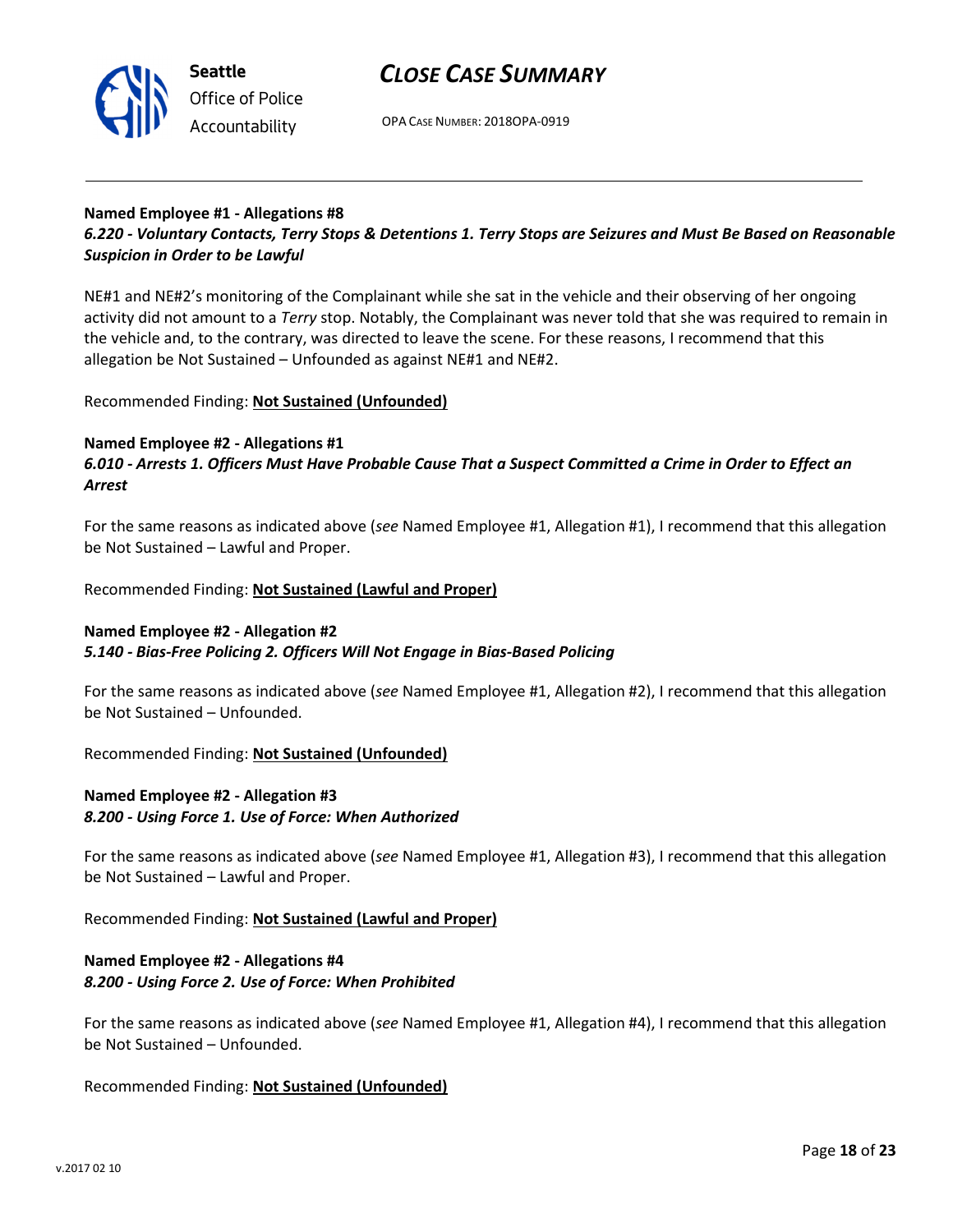

OPA CASE NUMBER: 2018OPA-0919

### Named Employee #2 - Allegation #5 5.001 - Standards and Duties 10. Employees Shall Strive to be Professional

Based on OPA's review of the record, NE#2's comments towards the Complainant and overall conduct during this incident were unprofessional.

Specifically, NE#2 engaged in a negative back-and-forth with the Complainant that served no legitimate law enforcement purpose and only further agitated and escalated the Complainant. The following are examples of NE#2's unprofessional statements: referencing whether the Complainant's parents would be proud of her; repeatedly reiterating to the Complainant her statement that NE#1 and NE#2 were "fuck buddies"; parroting her pejorative statements to NE#1; orally opining that, based on the Complainant's conduct, he got that she must be "high or drunk or something"; and continually shining his flashlight at her and, when she objected to that, telling her that it was a form of de-escalation.

Fundamental to OPA's finding that NE#2 violated policy during this incident was the fact that, at no point, did he take any accountability for his conduct during this incident. To the contrary, NE#2 asserted during both of his interviews that the above behavior was appropriate and constituted de-escalation. However, based on OPA's review of the Department training on de-escalation, the language of the policy itself, and numerous de-escalation cases, OPA finds this assertion to be meritless. Ultimately, had NE#2 accepted responsibility and demonstrated how he would approach this situation differently in the future, OPA likely would have recommended a Training Referral. However, given the record available to OPA and the position taken by NE#2, OPA sees no other path than to recommend that this allegation be Sustained.

### Recommended Finding: Sustained

#### Named Employee #2 - Allegation #6

### 8.100 - De-Escalation 1. When Safe under the Totality of the Circumstances and Time and Circumstances Permit, Officers Shall Use De-Escalation Tactics in Order to Reduce the Need for Force

For the same reasons as indicated above (see Named Employee #1, Allegation #6), I recommend that this allegation be removed.

Recommended Finding: Allegation Removed

#### Named Employee #2 - Allegations #7

# 6.010 - Arrests 2. When Taking a Suspect Into Custody, Officers Must Identify Themselves, Inform the Suspect that He or She is Under Arrest, and State the Reason for the Arrest As Early as Practical

For the same reasons as indicated above (see Named Employee #1, Allegation #7), I recommend that this allegation be Not Sustained – Lawful and Proper.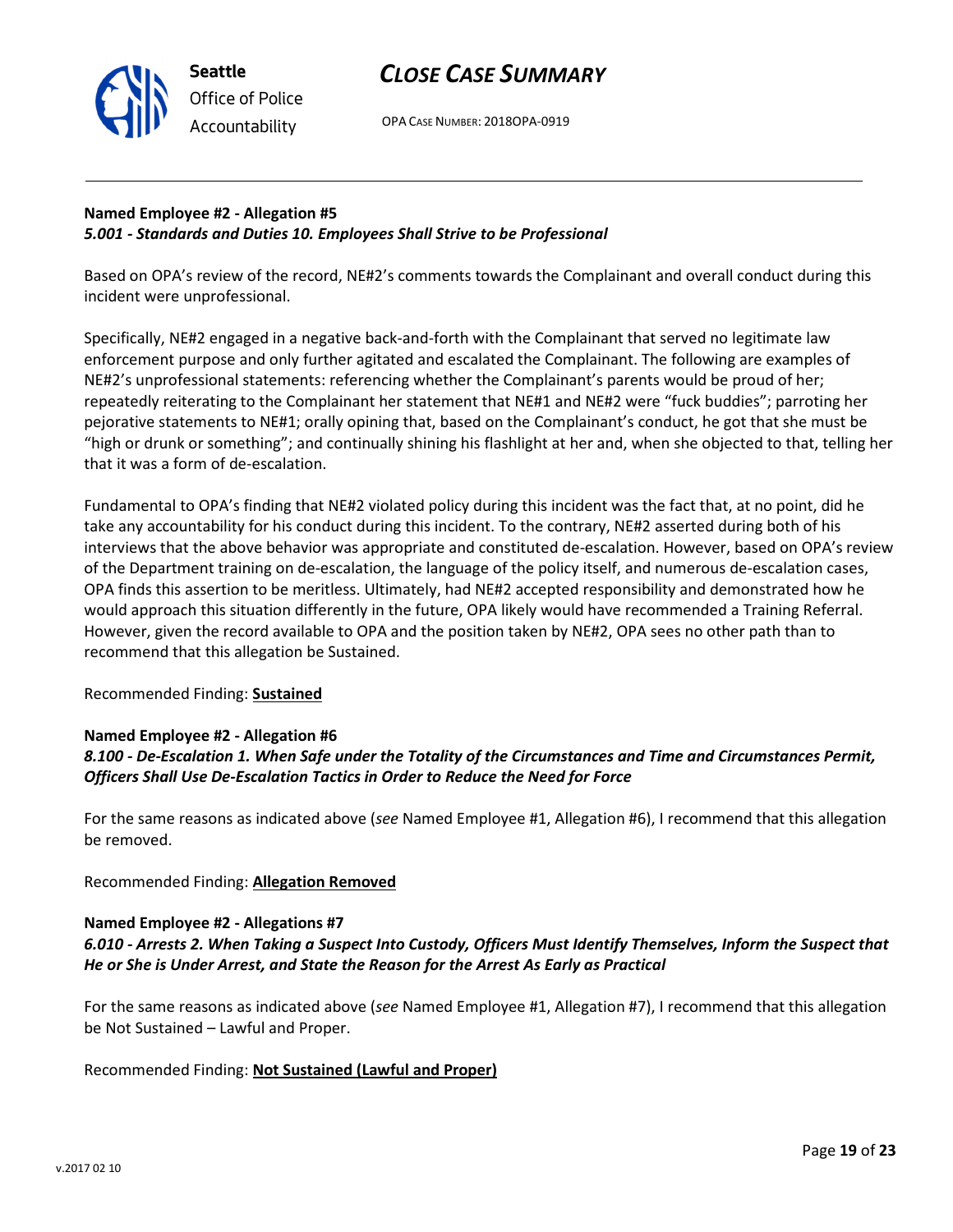

Seattle Office of Police Accountability

# CLOSE CASE SUMMARY

OPA CASE NUMBER: 2018OPA-0919

#### Named Employee #2 - Allegations #8 6.220 - Voluntary Contacts, Terry Stops & Detentions 1. Terry Stops are Seizures and Must Be Based on Reasonable Suspicion in Order to be Lawful

For the same reasons as indicated above (see Named Employee #1, Allegation #8), I recommend that this allegation be Not Sustained – Unfounded.

Recommended Finding: Not Sustained (Unfounded)

### Named Employee #3 - Allegations #1 5.140 - Bias-Free Policing 2. Officers Will Not Engage in Bias-Based Policing

For the same reasons as indicated above (see Named Employee #1, Allegation #2), I recommend that this allegation be Not Sustained – Unfounded.

Recommended Finding: Not Sustained (Unfounded)

### Named Employee #4 - Allegations #1

# 11.020 - Transportation of Detainees 1. Employees Will Take Reasonable Steps to Ensure the Safety of a Detainee in Their Custody and for the Safekeeping of Detainee's Property

SPD Policy 11.020-POL-1 states that officers will take reasonable steps to ensure the safety of a detainee in their custody.

When NE#4 assisted in placing the Complainant into the back of the patrol vehicle in advance of her being transported to jail, he appeared to strike the Complainant in the head when he closed the door. During his OPA interview, NE#4 stated that he had no idea that this occurred. NE#4 further detailed the steps he would have taken had he realized that this happened, which included immediately checking on the Complainant and calling for a supervisor.

Based on OPA's review of the evidence, it appears evident that the door struck the Complainant by mistake. Supporting this determination is the fact that ICV captured NE#4 carefully guiding the Complainant into the backseat before closing the door. There is no evidence on the video of any ill intent by NE#4 or any motive for him to have purposefully shut the door on her head to harm her. While the door striking her head was unfortunate, OPA finds that NE#4 actions were consistent with those of a reasonable officer. Moreover, he clearly understood the severity of the situation at his OPA interview and ably articulated his understanding of the policy and the requirements placed on him. Based on his OPA interview, I have no doubt that he will be careful not to let this occur again in this future.

For these reasons, I recommend that this allegation be Not Sustained – Lawful and Proper.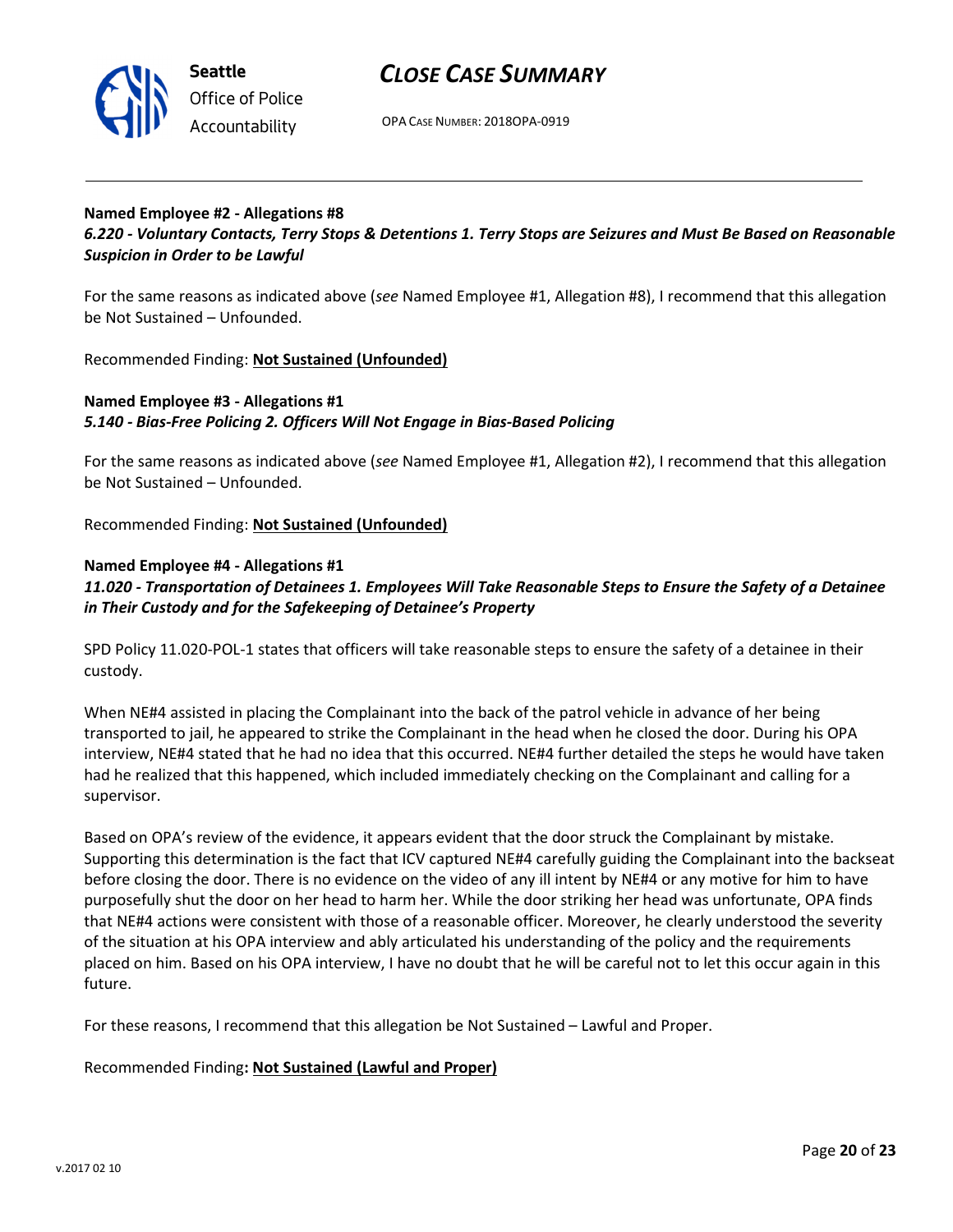

# Named Employee #5 – Allegation #1 6.10 - Arrests 5. Sergeants Must Screen All Arrests Prior to Booking or Release

SPD Policy 6.010-POL-5 states that sergeants must screen all arrests prior to the booking of an arrestee. The policy further requires sergeants to conduct a screening any time an individual is detained and placed into handcuffs. (SPD Policy 6.010-POL-5.) Implicit in this policy is the requirement that sergeants must also screen an un-arrest situation.

The evidence shows that NE#5 screened the arrest of the driver and the Complainant. NE#5 received assistance from another Sergeant as NE#5 had another use of force scene to process later that same evening. The assisting Sergeant went to the jail and attempted to interview the Complainant. As such, NE#5 performed her duties with the assistance of another Sergeant, which is permissible and within policy.

For these reasons, I recommend that this allegation be Not Sustained – Lawful and Proper.

# Recommended Finding: Not Sustained (Lawful and Proper)

# Named Employee #5 – Allegation #2

# 5.002 - Responsibilities of Employees Concerning Alleged Policy Violations 5. Supervisors Will Investigate or Refer Allegations of Policy Violations Depending on the Severity of the Violation

SPD Policy 5.002-POL-5 requires supervisors who become aware of a potential policy violation to investigate or refer the allegations depending on their severity. Minor allegations of misconduct may be investigated by a supervisor, while allegations of serious misconduct - such as the use of excessive force - must be referred to OPA. (SPD Policy 5.002-POL-5.)

Though this OPA investigation stemmed from a referral of potential issues that were identified by the Lieutenant who screened this incident following NE#5's review, there is insufficient evidence to find that there was a deficiency on NE#5's part to identify potential policy violations. In reaching this decision, OPA notes that the Lieutenant's review was, by definition and function, a more detailed review of the incident and included the review of an extensive amount of video. To the contrary, NE#5's review was significantly narrower in scope.

In a perfect world, NE#5 would have caught and addressed the issues identified by the Complainant – particularly the concerns regarding the officers' professionalism. However, OPA does not believe that the failure to do so violated the policy as written. Notably, NE#5 did address the one potential policy violation that she was made aware of when she referred the Complainant's bias allegation to OPA.

For these reasons, I recommend that this allegation be Not Sustained – Lawful and Proper.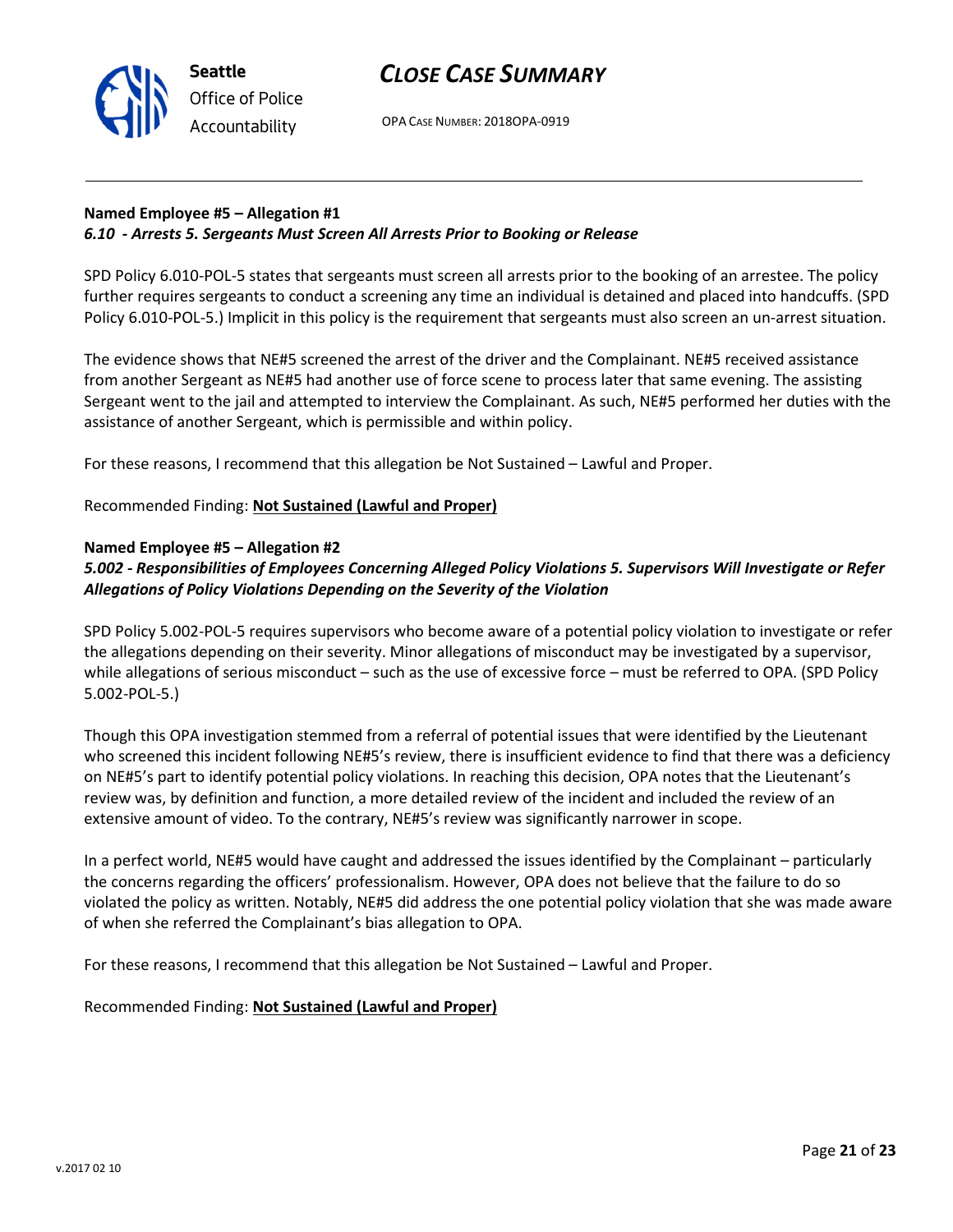

OPA CASE NUMBER: 2018OPA-0919

#### Named Employee #6 – Allegation #1 13.030 - Emergency Vehicle Operations 2. Officers May Drive in an Emergency Response Only When the Need Outweighs the Risk

SPD Policy 13.030-POL-2 states that officers may drive in an emergency response only when the need outweighs the risk. The policy further states that: "The preservation of life is the highest priority." (SPD Policy 13.030-POL-2.)

NE#6 explained that, due to her ongoing assaultive behavior, he made the decision not to seatbelt the Complainant in the rear of the patrol vehicle. He then activated his vehicle's emergency lights and siren and engaged in emergency vehicle operations from the scene to the King County Jail. NE#6 stated that he tried to be careful during his transport of the Complainant. He further explained to OPA that his driving was necessitated by the circumstances of this case and that the risk of harm to the Complainant and others was outweighed by the need to get her to the King County Jail. As part of that explanation, NE#6 referenced the challenges that officers face in light of the fact that AMR no longer assists in transporting detainees for non-medical reasons.

While I understand NE#6's reasoning, I disagree with his conclusion that the benefits of getting the Complainant to the jail outweighed the risk of emergency driving. First, I find that there was no exigency that required NE#6 to engage in emergency vehicle operations at that time. While the Complainant kicked at the car during the beginning of the transport, she stopped doing so; however, NE#6 continued to engage in emergency driving. Moreover, she was not suffering from any significant medical condition or self-harming. Second, while his speeds were not excessive, NE#6 drove through multiple red lights, including at large intersections, and into oncoming lanes of traffic. While these maneuvers may not have been dangerous for NE#6, given that he was wearing a seatbelt and had an airbag, the Complainant was unsecured in the back of the vehicle and had no access to an airbag. As such, she could have been catastrophically injured had NE#6 gotten into an accident. Moreover, she was handcuffed at the time, which substantially limited her ability to brace and protect herself.

In reaching the determination that this conduct was impermissible, OPA reviewed SPD Policy 16.030, which governs civilian riders in Department vehicles. That policy prohibits officers from engaging in emergency vehicle operations when a civilian rider is in the car and, in those, circumstances, the rider has signed a waiver, has a seatbelt on, and is sitting in the front seat with access to a seatbelt. As such, it follows that, absent demonstrable exigency, it is inappropriate to engage in emergency vehicle operations with a handcuffed arrestee who is secured in the rear of a patrol vehicle.

Ultimately, the risk to the Complainant, even accepting that NE#6's emergency driving was competent, was simply too great. Moreover, the risk of liability to the City and the Department had she been injured as a result of NE#6's conduct would have been astronomical. For these reasons, I recommend that this allegation be Sustained.

#### Recommended Finding: Sustained